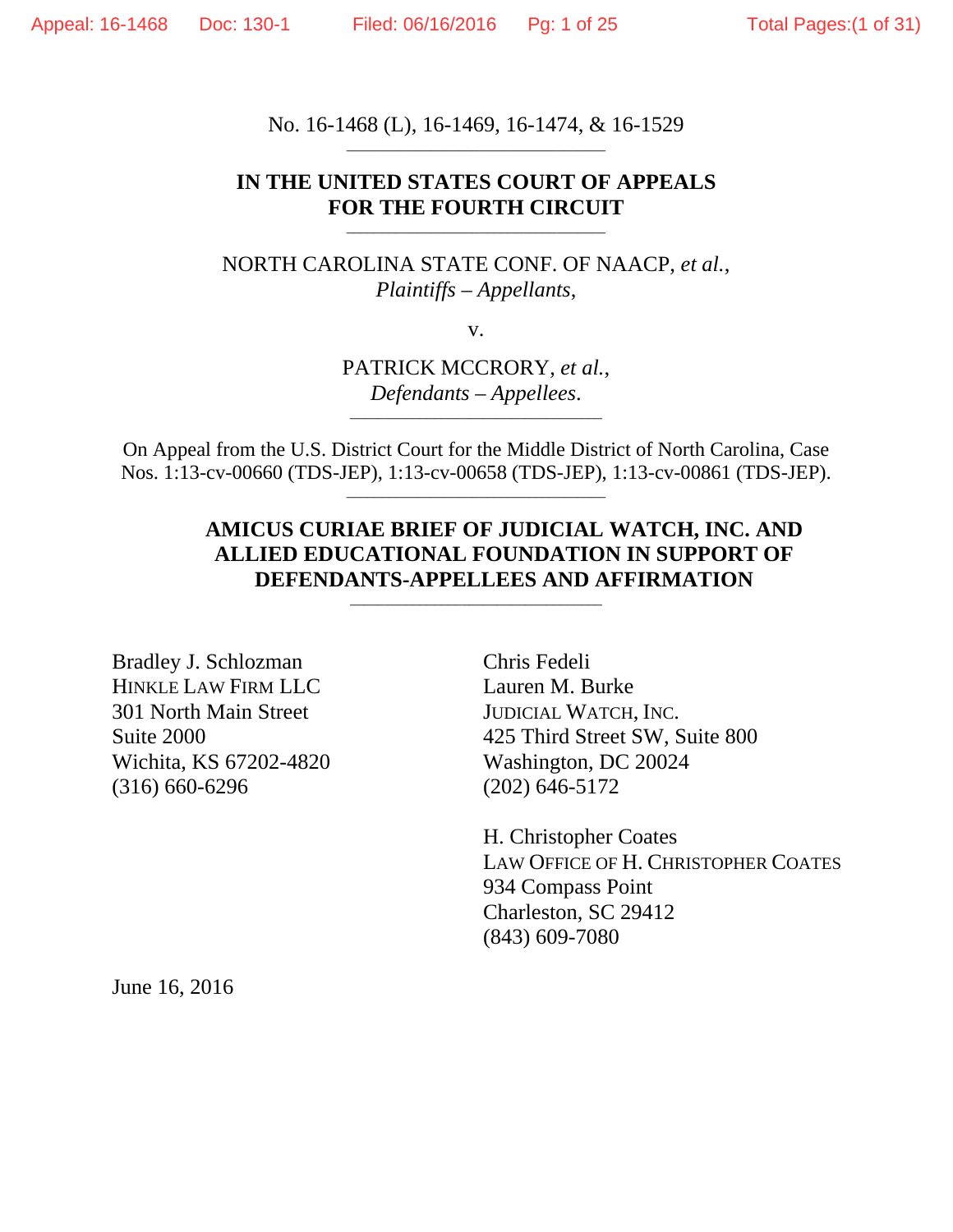# **TABLE OF CONTENTS**

# **PAGE**

| I.  | To Show a Violation of Section 2 of the Voting Rights<br>Act, Appellants Are Required to Satisfy a Robust Causation<br>C. Causation and Injury Elements Needed to Support a Violation of |
|-----|------------------------------------------------------------------------------------------------------------------------------------------------------------------------------------------|
| II. | Appellants' Theory of Liability Improperly Imports Section 5                                                                                                                             |
| Ш.  | The District Court Appropriately Applied the Causation Requirement                                                                                                                       |
|     |                                                                                                                                                                                          |
|     | CERTIFICATE OF SERVICE AND ELECTRONIC FILING 21                                                                                                                                          |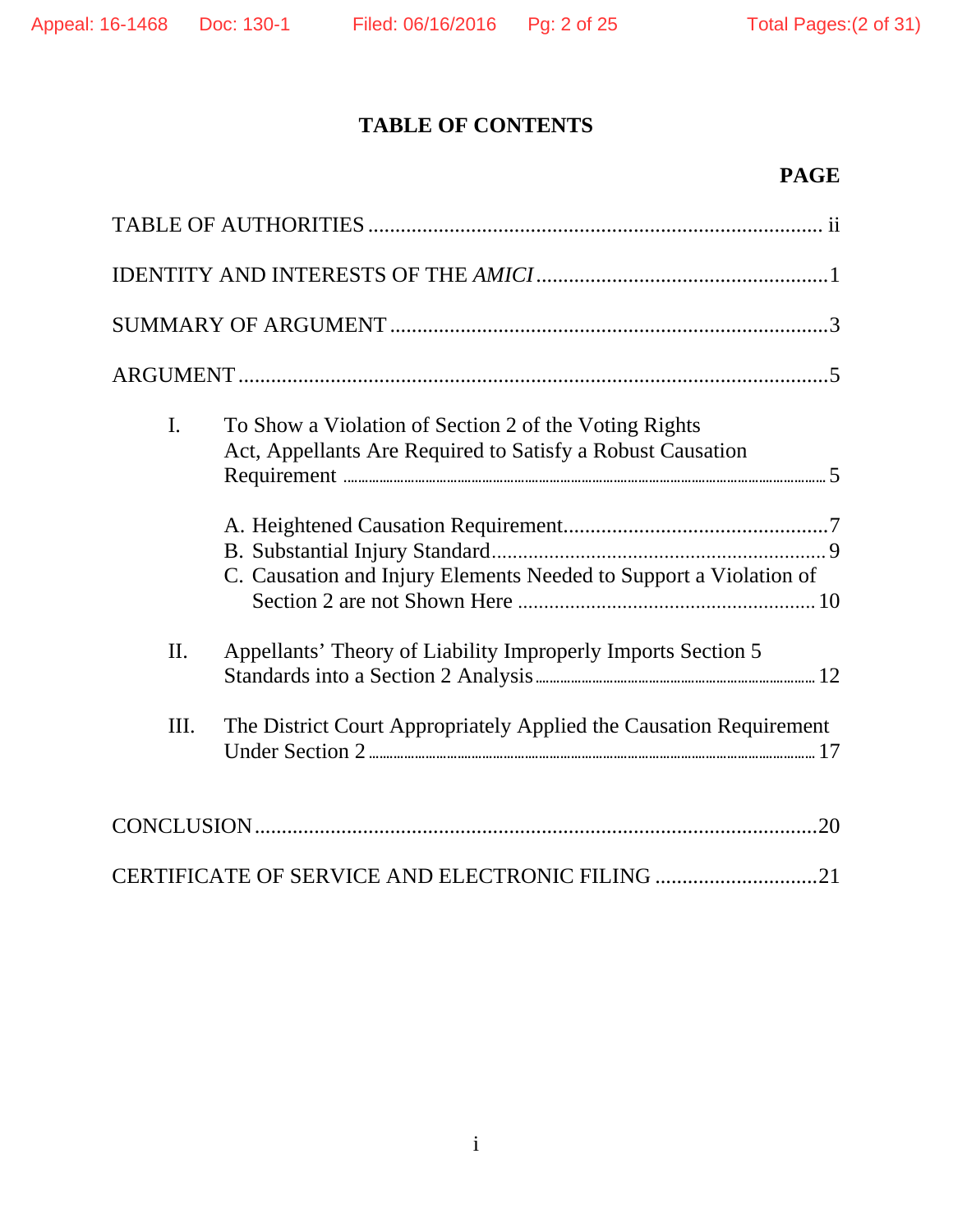# **TABLE OF AUTHORITIES**

| <b>CASES</b><br><b>PAGE</b>                                                   |
|-------------------------------------------------------------------------------|
|                                                                               |
|                                                                               |
|                                                                               |
| Brooks v. Gant, No. 12-5003, 2012 U.S. Dist. LEXIS 139070,                    |
|                                                                               |
|                                                                               |
| Crawford v. Marion County Election Bd., 553 U.S. 181 (2008) 2, 3, 4, 6, 9, 10 |
|                                                                               |
|                                                                               |
|                                                                               |
|                                                                               |
|                                                                               |
|                                                                               |
| Mark Wandering Medicine v. McCulloch,                                         |
| Ortiz v. City of Phila. Office of the City Comm'rs,                           |
|                                                                               |
|                                                                               |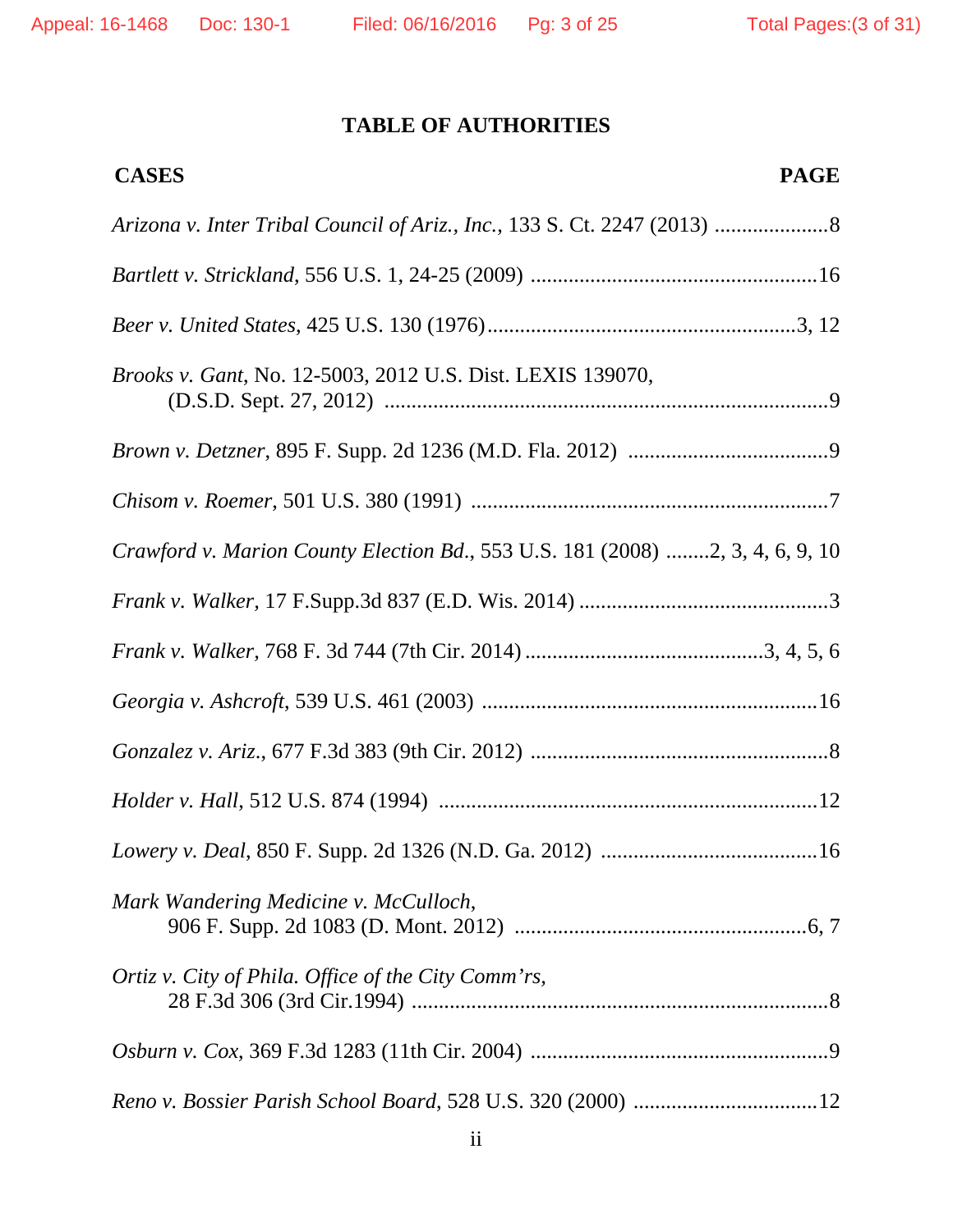| Smith v. Salt River Project Agric. Improvement & Power Dist.,             |
|---------------------------------------------------------------------------|
| Spirit Lake Tribe v. Benson Cnty., No. 2:10-cv-095, 2010 U.S. Dist. LEXIS |
|                                                                           |
|                                                                           |
|                                                                           |
|                                                                           |
|                                                                           |

# **STATUTES**

|--|--|--|--|--|--|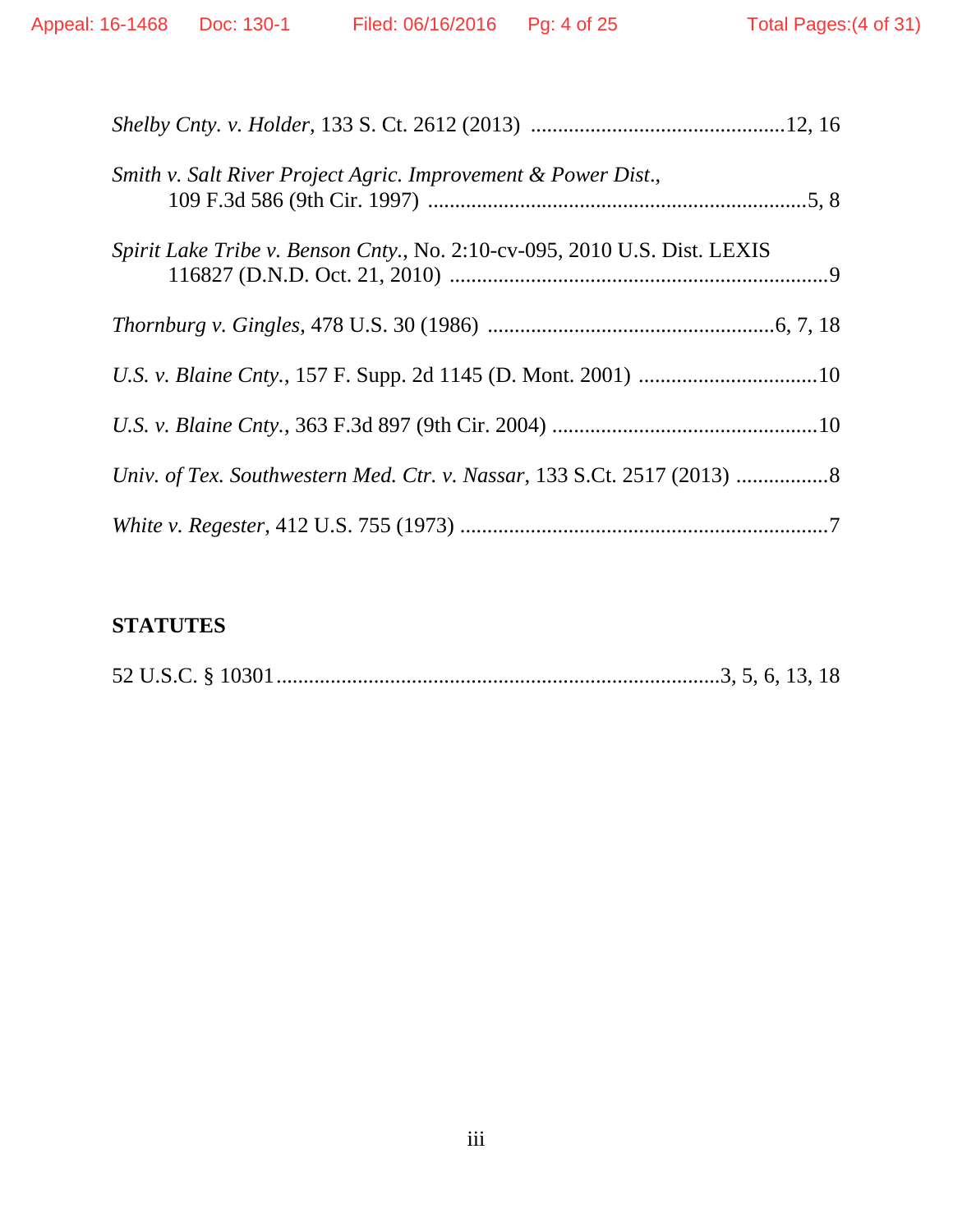### **IDENTITY AND INTERESTS OF THE** *AMICI 1*

Judicial Watch is a non-partisan, public interest organization headquartered in Washington, DC. Founded in 1994, Judicial Watch seeks to promote accountability, transparency and integrity in government and fidelity to the rule of law. In furtherance of these goals, Judicial Watch regularly files *amicus curiae* briefs, and prosecutes lawsuits as well as *amicus curiae* briefs relating to election integrity and voting.

The Allied Educational Foundation ("AEF") is a nonprofit charitable and educational foundation based in Englewood, New Jersey. Founded in 1964, AEF is dedicated to promoting education in diverse areas of study, including electoral law. AEF regularly files *amicus curiae* briefs as a means to advance its purposes, and has previously filed *amicus curiae* briefs in election law matters before federal courts.

Judicial Watch and AEF appeared in 2014 in this case before this Court, filing an *amicus curiae* brief supporting the North Carolina Appellees and

 

<sup>1</sup> Undersigned counsel contacted all parties for their consent to this *amici curiae* brief, and all parties have given their consent.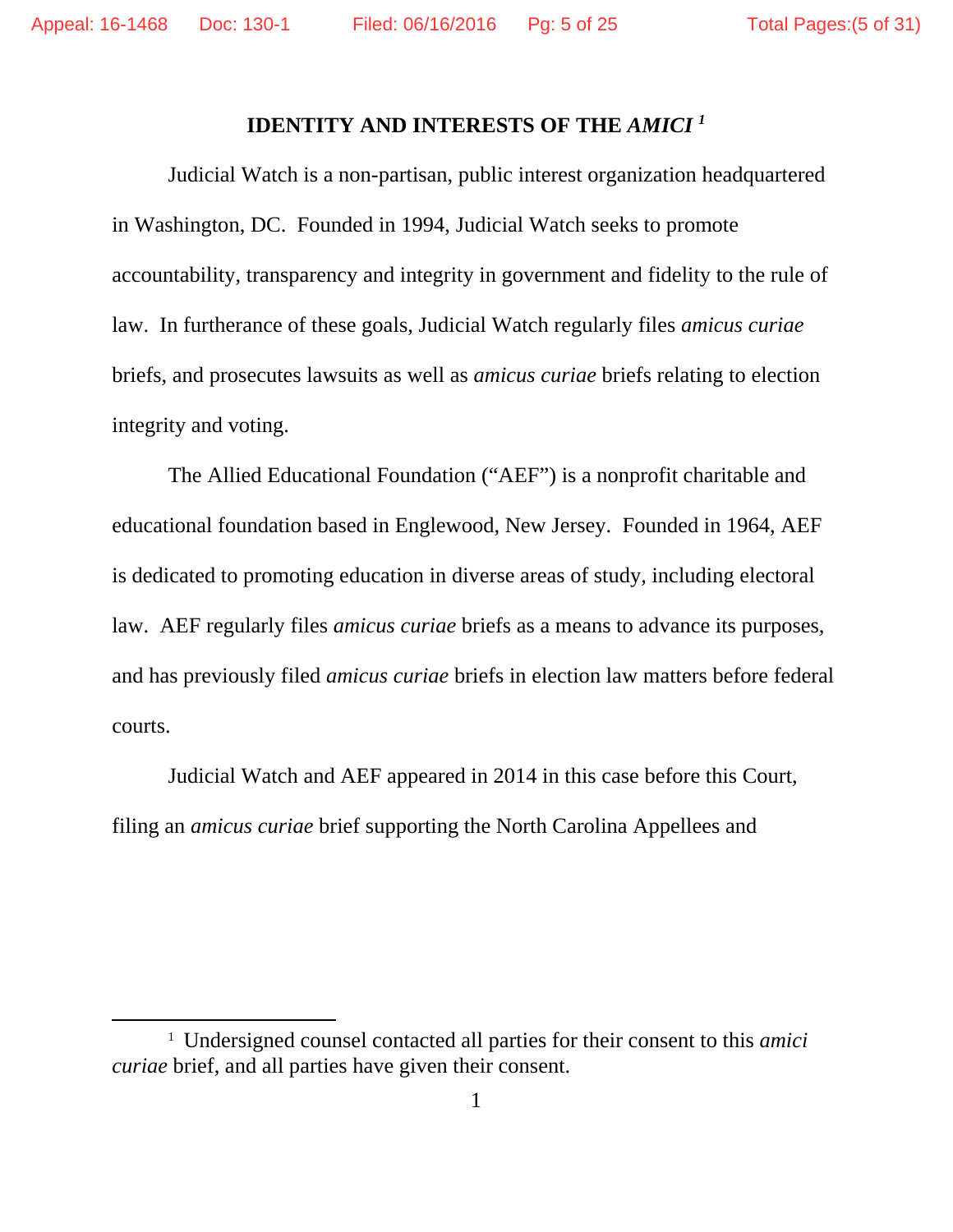opposing preliminary injunction on September 17, 2014. This brief is submitted pursuant to Rule 29(b) of the Federal Rules of Appellate Procedure.2

*Amici's* interest in this case is to ensure North Carolina's elections are conducted with integrity and to ensure that all citizens have confidence in the legitimacy of election results. *Amici* are concerned that the relief requested by Plaintiffs-Appellants in this case, if granted, would have a chilling effect on voter confidence in the integrity of elections, both in North Carolina and nationwide. If North Carolina is prohibited from requiring voter ID and compelled to reinstate same-day registration, extend the early voting period, and permit out-of-precinct provisional ballots, many North Carolina citizens could have their votes diluted by unlawful ballots cast in the names of false or duplicate registrations. Furthermore, Plaintiffs-Appellants' requested relief will undermine the confidence in integrity of elections among citizens. As the Supreme Court has noted, public confidence in the integrity of the electoral process encourages citizen participation in the democratic process. *Crawford v. Marion County Election Board*, 553 US 181, 197 (2008). Conversely, a lack of integrity undermines confidence in the electoral system and discourages citizen participation in democracy.

 

<sup>2</sup> No party's counsel authored the brief in whole or in part; no party or party's counsel contributed money that was intended to fund preparing or submitting the brief; and no person other than the *amici curiae* or their counsel contributed money that was intended to fund preparing or submitting the brief.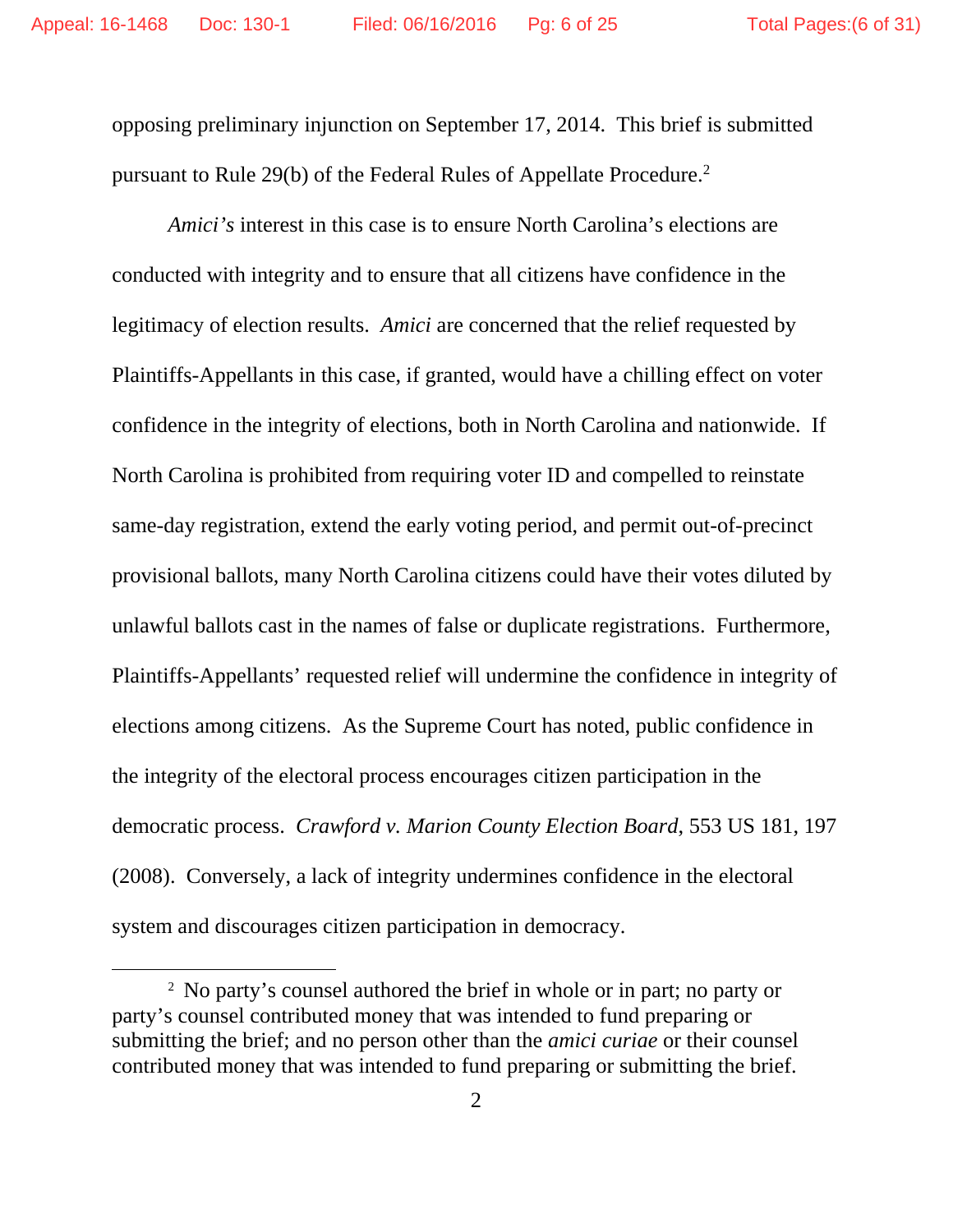### **SUMMARY OF ARGUMENT**

 The fundamental purpose of the Voting Rights Act of 1965 ("VRA"), 52 U.S.C. § 10301 *et seq.*, is to guarantee effective exercise of the electoral franchise for minorities. *Beer v. United States*, 425 U.S. 130 (1976). It is not meant to specially protect minorities from the usual burdens of voting. *Crawford*, 553 U.S. at 198. Protections provided by Section 2 of the VRA, 52 U.S.C. § 10301 ("Section 2"), provide assurance that a rule or practice shall not burden minorities more than other voters, regardless of whether the rule or practice slightly impairs the ability to register or vote. *See Crawford*, 553 U.S. at 198.

A Section 2 violation must show that the "disproportionate impact results from the interaction of the voting practice with the effects of the past or present discrimination and is not merely a product of chance." *Frank v. Walker,* 17 F. Supp. 3d 837, 877 (E.D. Wis. 2014). As the Seventh Circuit recently noted, "[i]t would be implausible to read Section 2 as sweeping away almost all registration and voting rules. It is better to understand §2(b) as an equal treatment requirement (which is how it reads) than as an equal-outcome command (which is how the district court took it)." *Frank v. Walker*, 768 F. 3d 744, 754 (7<sup>th</sup> Cir. 2014).

 In *Crawford*, the Supreme Court emphasized that the inconvenience associated with obtaining a voter identification card does not qualify as a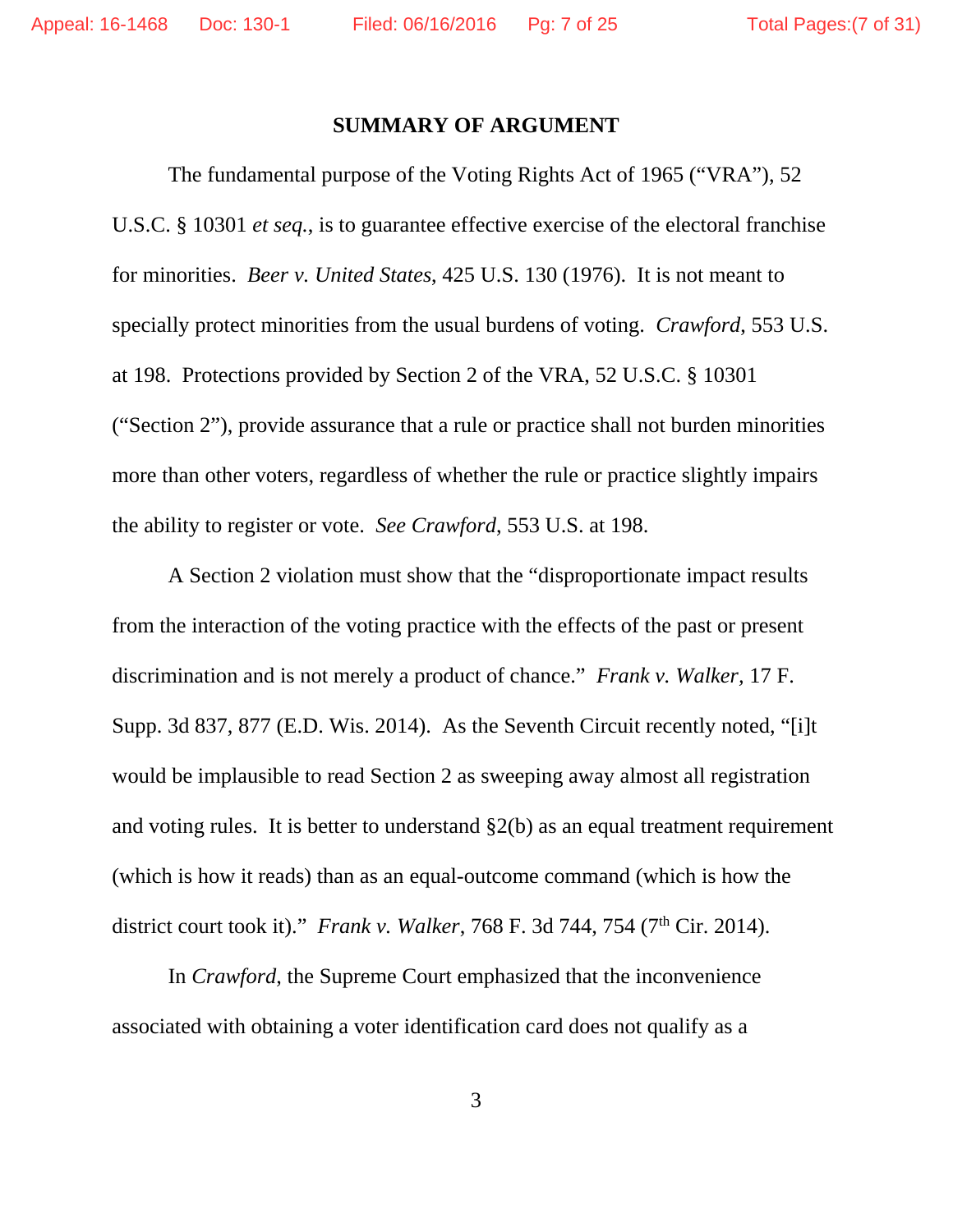significant increase over the usual burdens of voting. 553 U.S. at 198. Section 2, indeed, forbids discrimination by "race or color," but it does not require states to overcome societal effects of private discrimination that affect income or wealth of potential voters. *Frank*, 768 F.3d at 753. There is no denial or abridgment unless the restriction imposes a burden more than usual. *Crawford,* 553 U.S. at 198.

 The Seventh Circuit's finding of no Section 2 violation in *Frank* upheld Wisconsin's voter ID requirement. The Court determined that Wisconsin's voter identification requirement did not draw any racial lines, nor was there any finding that racial minorities had less "opportunity" than whites to obtain a valid photo identification. *Frank,* 768 F.3d at 753. Instead, *Frank* concluded that because minorities are more impoverished, they are less likely to use that opportunity. *Id*. But there is no less *opportunity* available to them than anyone else. *Id*. The court in *Frank* concluded that a mere disparate impact does not show a "denial" of anything by the state, which, of course, is required by Section 2. *Id*. The Wisconsin voter ID requirement extends to every citizen an equal opportunity to get a photo ID.

 Similarly, the changes to the voting laws in North Carolina extend an equal opportunity to register and cast a ballot to everyone. If individuals are able to reach voting places but *choose* not to, it is wholly inaccurate to describe the

4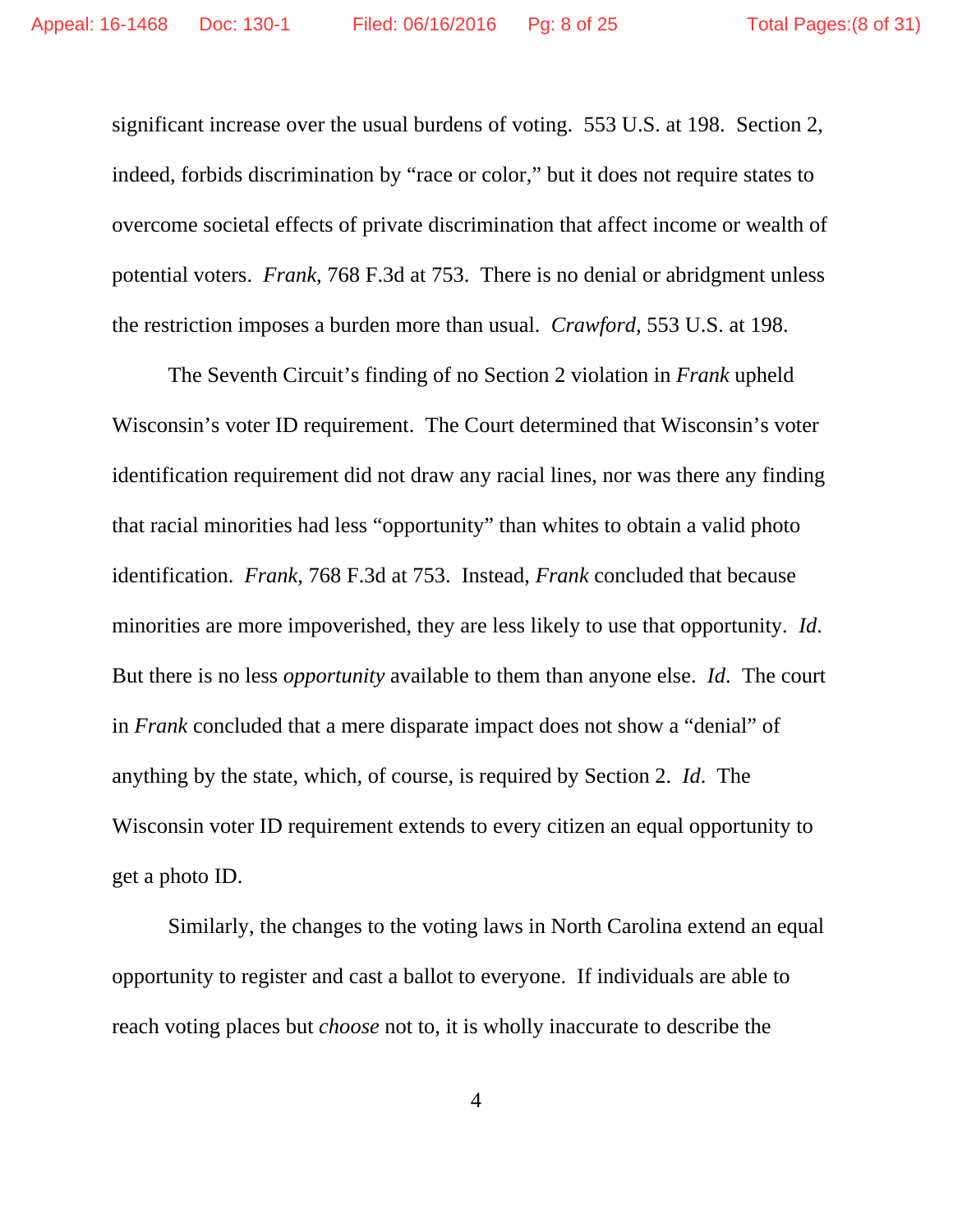requirement to travel to the polls as a legal obstacle causing disenfranchisement. *See Frank*, 768 F. 3d at 749.

The essential inquiry in this appeal is whether the political process is equally open to all. If a law or practice does not hinder equal access for minority voters, even if it imposes a slight burden, there is no Section 2 violation. Unless a state has made it "needlessly hard" to register and vote, it has denied nothing to any voter. *Frank*, 768 F.3d at 744. The ruling in *Frank* strongly supports the ruling by the District Court in this appeal.

 Furthermore, statistical evidence showing that a law bears more heavily on minorities does not necessarily violate Section 2. *See Smith v. Salt River Project Agric. Improvement & Power Dist*., 109 F.3d 586, 595 (9th Cir. 1997). The inquiry must continue to determine whether the disproportionate impact results in denying or abridging minorities' right to vote. As the District Court correctly found, the answer to this question is no.

### **ARGUMENT**

## **I. To Show a Violation of Section 2 of the Voting Rights Act, Appellants Are Required to Satisfy a Robust Causation Requirement.**

 Section 2 of the Voting Rights Act forbids a State from imposing or applying voting qualifications, practices, or procedures "in a manner which results in a denial or abridgment of the right of any citizen of the United States to vote on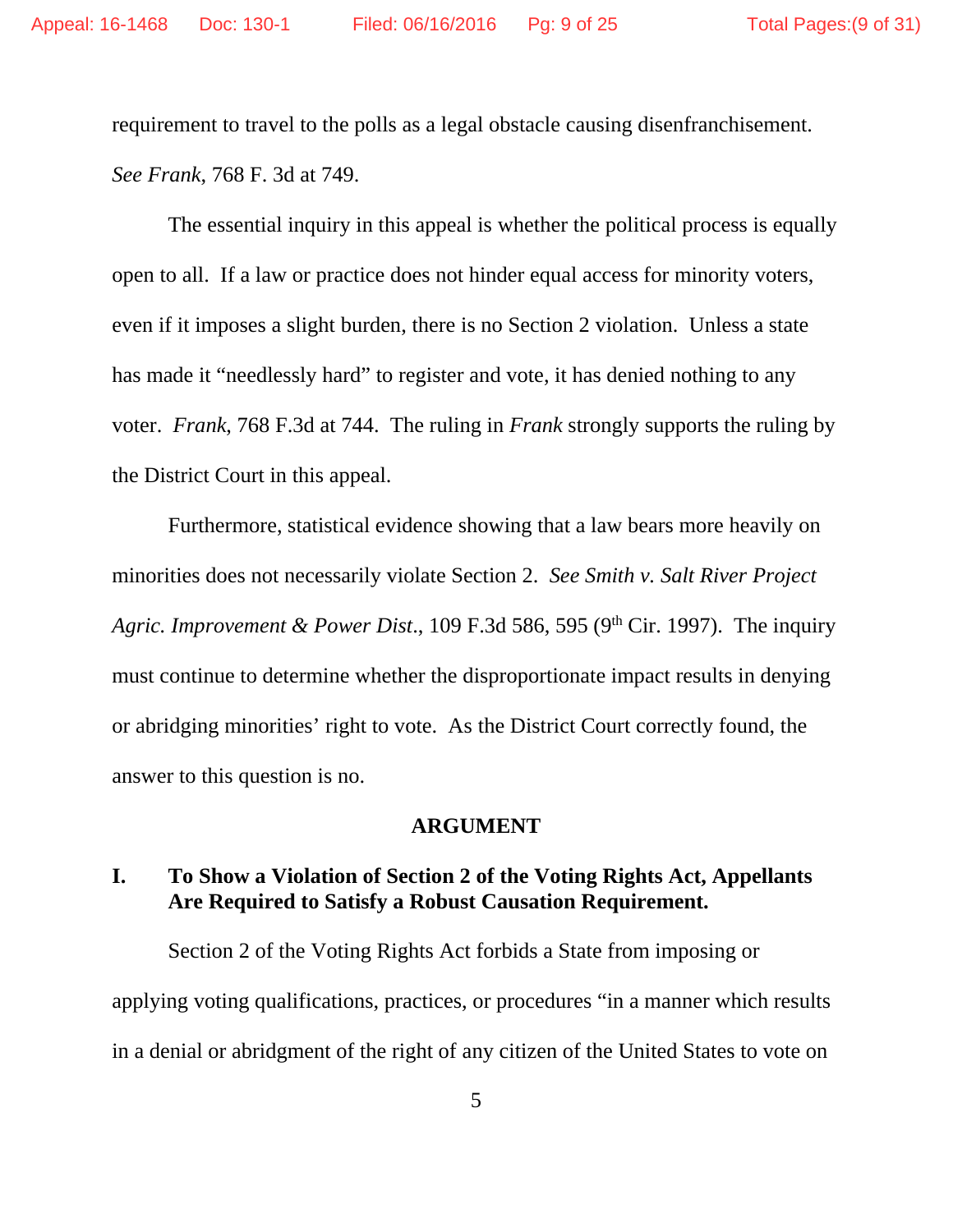account of race or color…" 52 U.S. C. § 10301. This means that a challenged practice must have *caused* the result prohibited by the statute. 52 U.S.C. § 10301; *see also Thornburg v. Gingles*, 478 U.S. 30, 47 (1986).

 Section 2 does not proscribe practices that merely *affect* voting. The statute sets a much higher liability standard. A violation occurs only where voters in a protected class have less opportunity than other voters "to participate in the political process and to elect representatives of their choice." 52 U.S.C. § 10301. Establishing a violation of Section 2 requires more than showing that a law or practice results in a disparate impact. *Frank*, 768 F.3d at 753. It requires an additional showing that any disparate impact is causally connected to the denial of an equal opportunity to participate in elections and to elect representatives of choice. *Id*.

 A minor inconvenience that affects one racial group more than another is insufficient to show the necessary discriminatory result. *Crawford*, 553 U.S. at 183. There must be a competent showing that minorities face a needlessly difficult burden to conform to the changes. *See Gingles,* 478 U.S. at 47*.* As the statutory language makes clear, the particular "result" that Section 2 prohibits consists of two elements, each of which must be established. More specifically, "[t]he plain text of § 10301 and the cases applying it require § 2 plaintiffs to prove both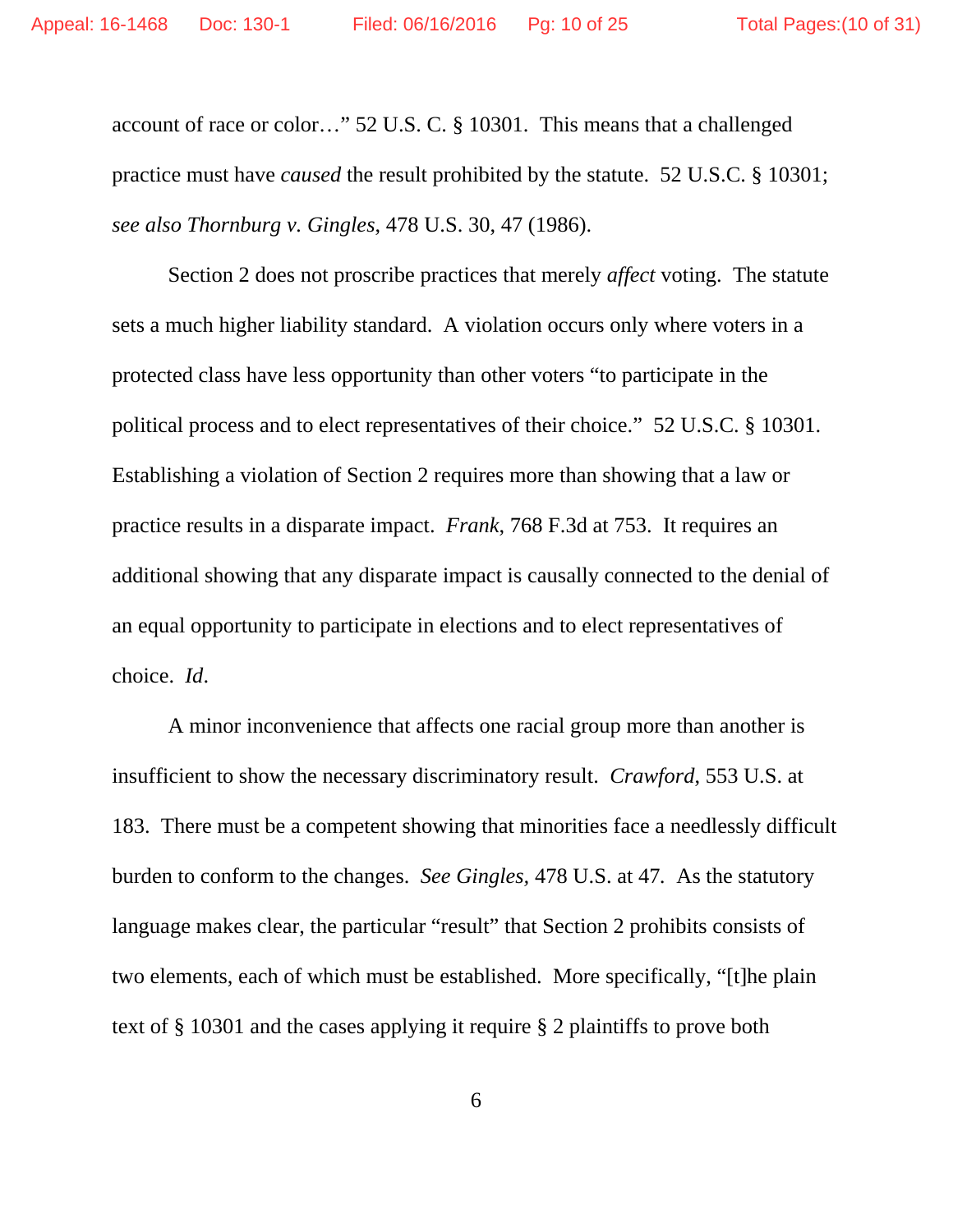unequal access *and* an inability to elect representatives of their choice." *Mark Wandering Med. v. McCulloch*, 906 F. Supp. 2d 1083, 1088 (D. Mont. 2012), *vacated as moot on other grounds*, 544 F. App'x 699 (9th Cir. 2013) (citing, *inter alia, Chisom v. Roemer*, 501 U.S. 380, 397-98 (1991)) (plaintiff's burden is to show "that its members had less opportunity . . . to participate in the political processes *and* to elect legislators of their choice") (emphasis added in *Chisom*); accord *White v. Regester*, 412 U.S. 755, 766 (1973).

 Generalized studies addressing social and historical conditions are not enough to shed light on whether particular changes deprive minorities of the opportunity to participate in the franchise. *See Gingles* 478 U.S. at 36-37. While disparities might make it more burdensome for voters in some circumstances, simple disparities are not necessarily the result of discrimination. As the District Court observed, "[h]istorical discrimination is an unpersuasive basis for claiming that any witnesses needed or wanted to use same day registration," and in this case, voters' race played no role in their failure to vote. (Op. 353, 355).

### **A. Heightened Causation Requirement**

 Vote-denial claims – like those at issue here – require sufficient showings regarding causation and injury. Several courts of appeal have emphasized that a vote-denial claim requires proof that a challenged practice *caused* the harm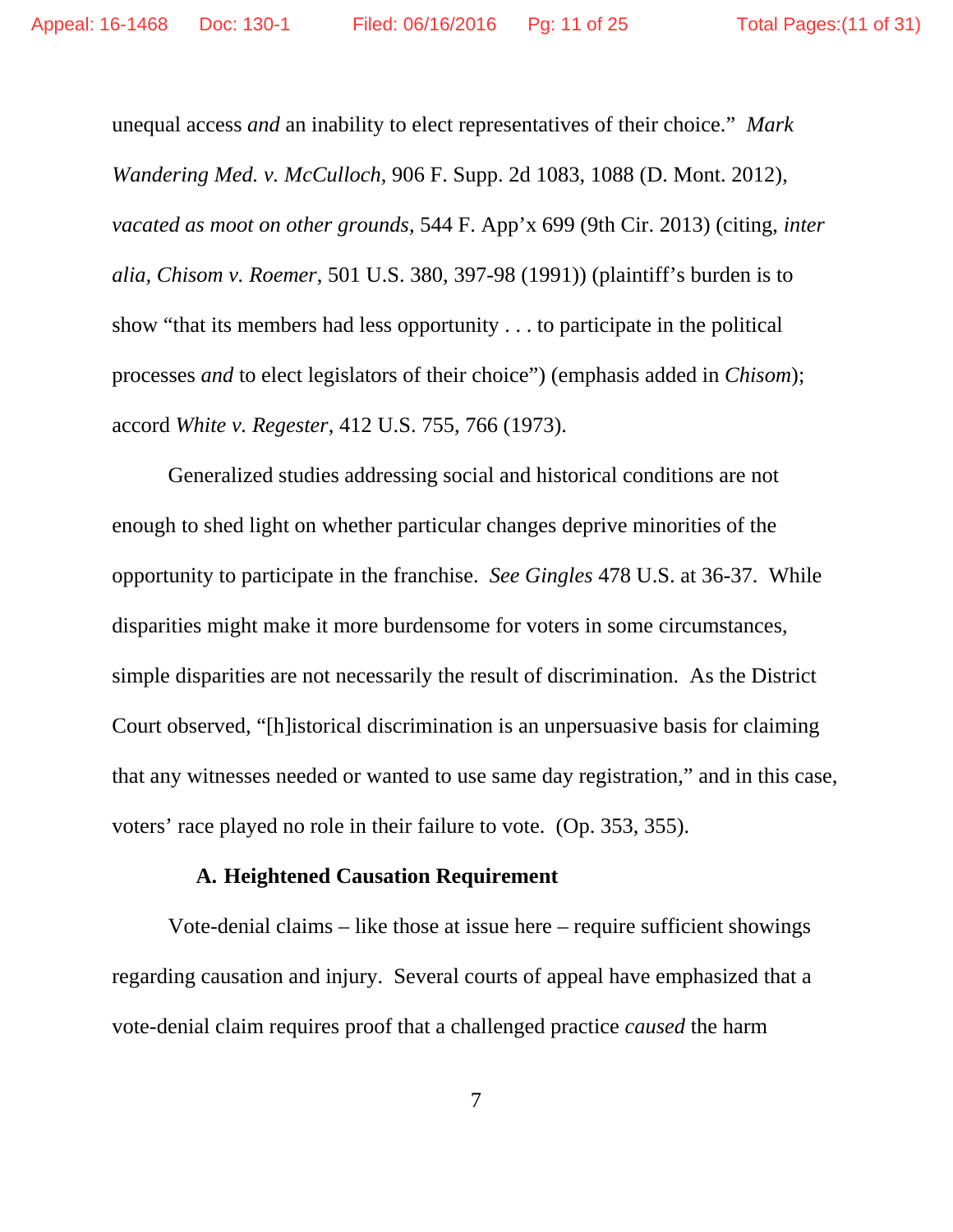proscribed by Section 2. These same courts repeatedly have stressed that it is not enough merely to show that a challenged practice had a disproportionate impact on a particular race. *See Gonzalez v. Arizona*, 677 F.3d 383, 406 (9th Cir. 2012) (en banc), *aff'd sub nom.*, *Arizona v. Inter Tribal Council of Ariz., Inc*., 133 S. Ct. 2247 (2013) (even though "Latinos had suffered a history of discrimination . . ., socioeconomic disparities [and] racially polarized voting," there was "no proof of a causal relationship between [the challenged] Proposition 200 and any alleged discriminatory impact on Latinos."); *Smith*, 109 F.3d at 595 ("a bare statistical showing of disproportionate *impact* on a racial minority does not satisfy the § 2 'results' inquiry"); *Ortiz v. City of Phila. Office of the City Comm'rs* 28 F.3d 306, 308 (3d Cir.1994) (although "African-American and Latino voters are purged at disproportionately higher rates than their white counterparts," plaintiff "failed to prove that the purge statute caused" this disparity).

In short, "Section 2 plaintiffs must show a causal connection between the challenged voting practice and the prohibited discriminatory result." *Ortiz,* 28 F.3d at 312. Overcoming this substantial legal hurdle is possible only if the plaintiff can show that the right to vote is being impaired "because of," or "on account of," race. *See Univ. of Tex. Southwestern Med. Ctr. v. Nassar*, 133 S. Ct. 2517, 2527 (2013).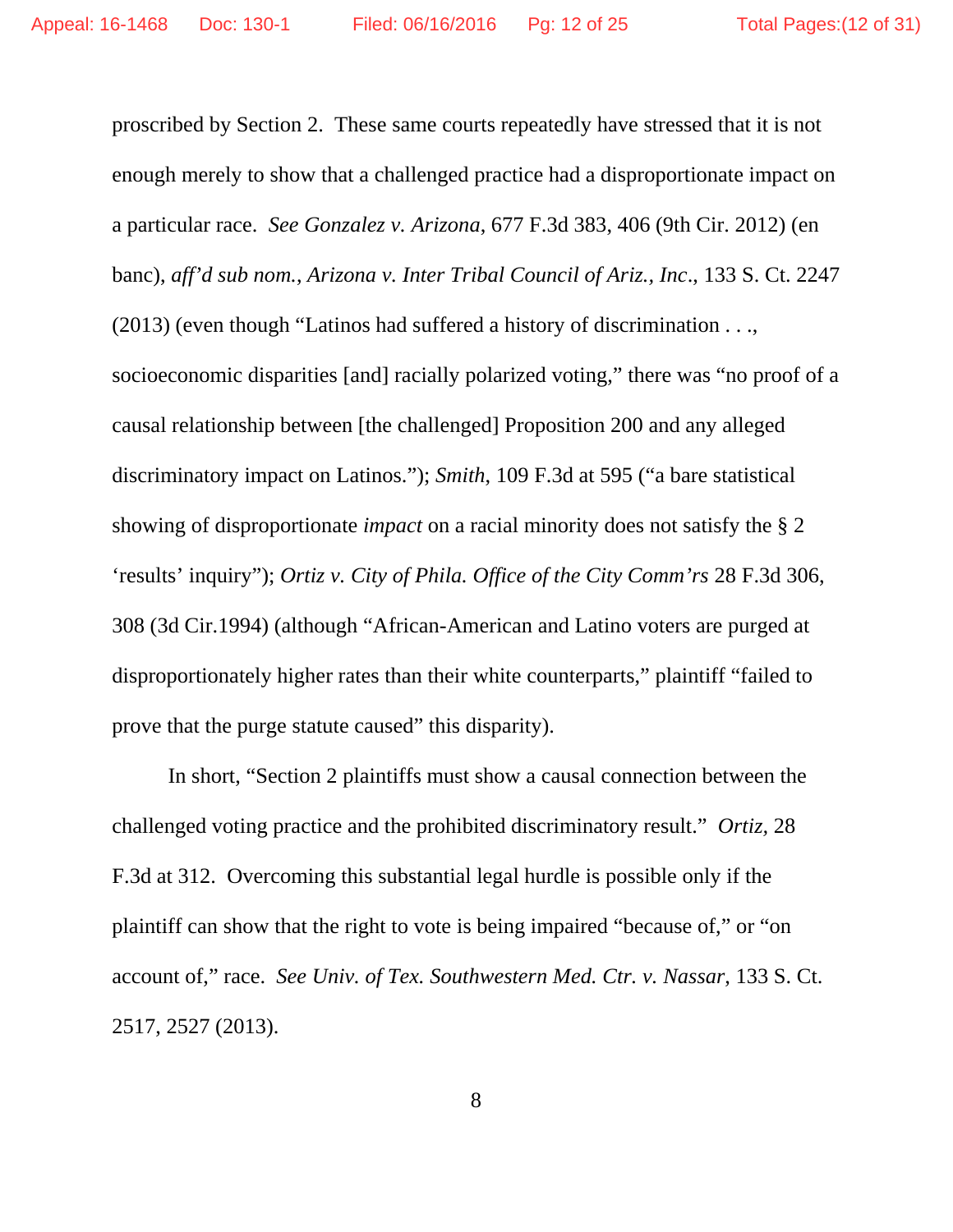### **B. Substantial Injury Standard**

 In cases that have granted relief for vote denial, the harm caused by the challenged voting practice is almost invariably substantial. For example, in *Brooks v. Gant*, No. 12-5003, 2012 U.S. Dist. LEXIS 139070 at \*23 (D.S.D. Sept. 27, 2012), the residents of Shannon County, who were predominantly Native Americans, had to travel one to three hours to another county to engage in early voting. The court found this opportunity "was substantially different from the voting opportunities afforded to the residents of other counties in South Dakota and to the majority of white voters." *See also Spirit Lake Tribe v. Benson County*, No. 2:10-cv-095, 2010 U.S. Dist. LEXIS 116827 at \*9 (D.N.D. Oct. 21, 2010) (closure of 7 of 8 polling sites in a single county with a large Native American population will "have a disparate impact on members of the Spirit Lake Tribe because a significant percentage of the population will be unable" to get to the remaining location); *Brown v. Detzner*, 895 F. Supp. 2d 1236, 1249-50 (M.D. Fla. 2012) (vote denial is based on a denial of "*meaningful* access" to the polls) (emphasis added) (citing, *inter alia*, *Osburn v. Cox*, 369 F.3d 1283, 1289 (11th Cir. 2004)).

 The important factor in Section 2 cases is whether challenged practice imposes a burden greater than the usual burden of voting. *See Crawford*, 553 U.S.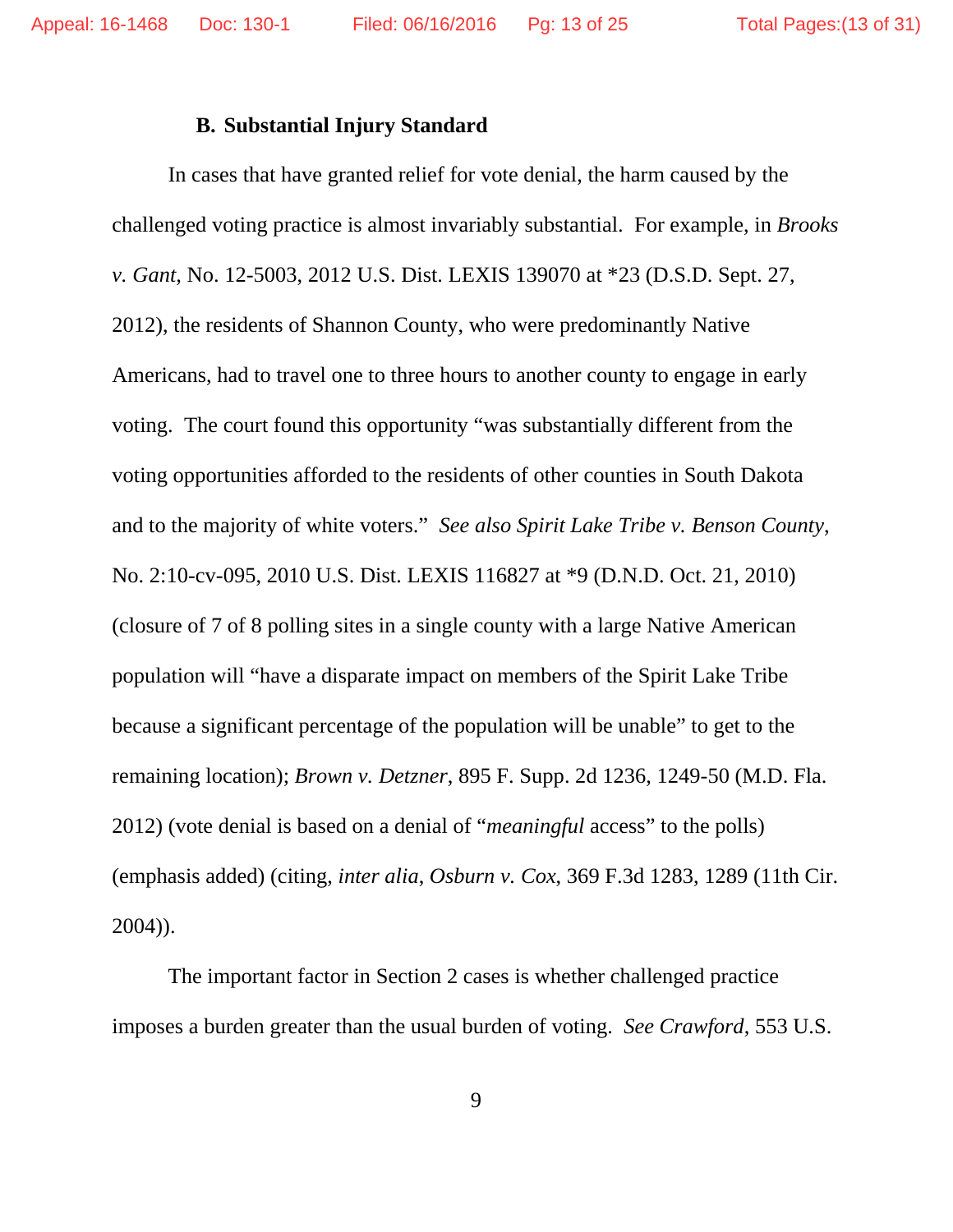at 209 (burden of voter identification does not rise above the "usual burdens of voting").

## **C. Causation and Injury Elements Needed to Support a Violation of Section 2 are not Shown Here.**

 The injuries that have given rise to findings of Section 2 "results" violations are different in kind from the inconveniences imposed by the voting practices challenged in this lawsuit. The difference may be expressed in terms of two primary dimensions: the *significance* of a requirement faced by voters, and the *control* the voters have over whether they comply with the voting requirement at issue.

 For example, in a traditional vote dilution case, a community of voters may have no practical chance to elect even a single member of a legislature. The affected voters in the minority community, moreover, have no control over this situation. They cannot modify their own behavior in a way that allows them to elect a preferred candidate, as long as they are a minority of the age-eligible voters in a jurisdiction with at-large voting. $3$ 

 

<sup>3</sup> A classic example is *United States v. Blaine County*, 157 F. Supp. 2d 1145 (D. Mont. 2001), *aff'd*, 363 F.3d 897 (9th Cir. 2004). The County Commission there relied on at-large elections and staggered terms of office. 363 F.3d at 900. Despite a Native American population of 45.2%, *id.*, "no Native American [had] served as a County Commissioner in the eighty-six year history of Blaine County." 157 F. Supp. 2d at 1147.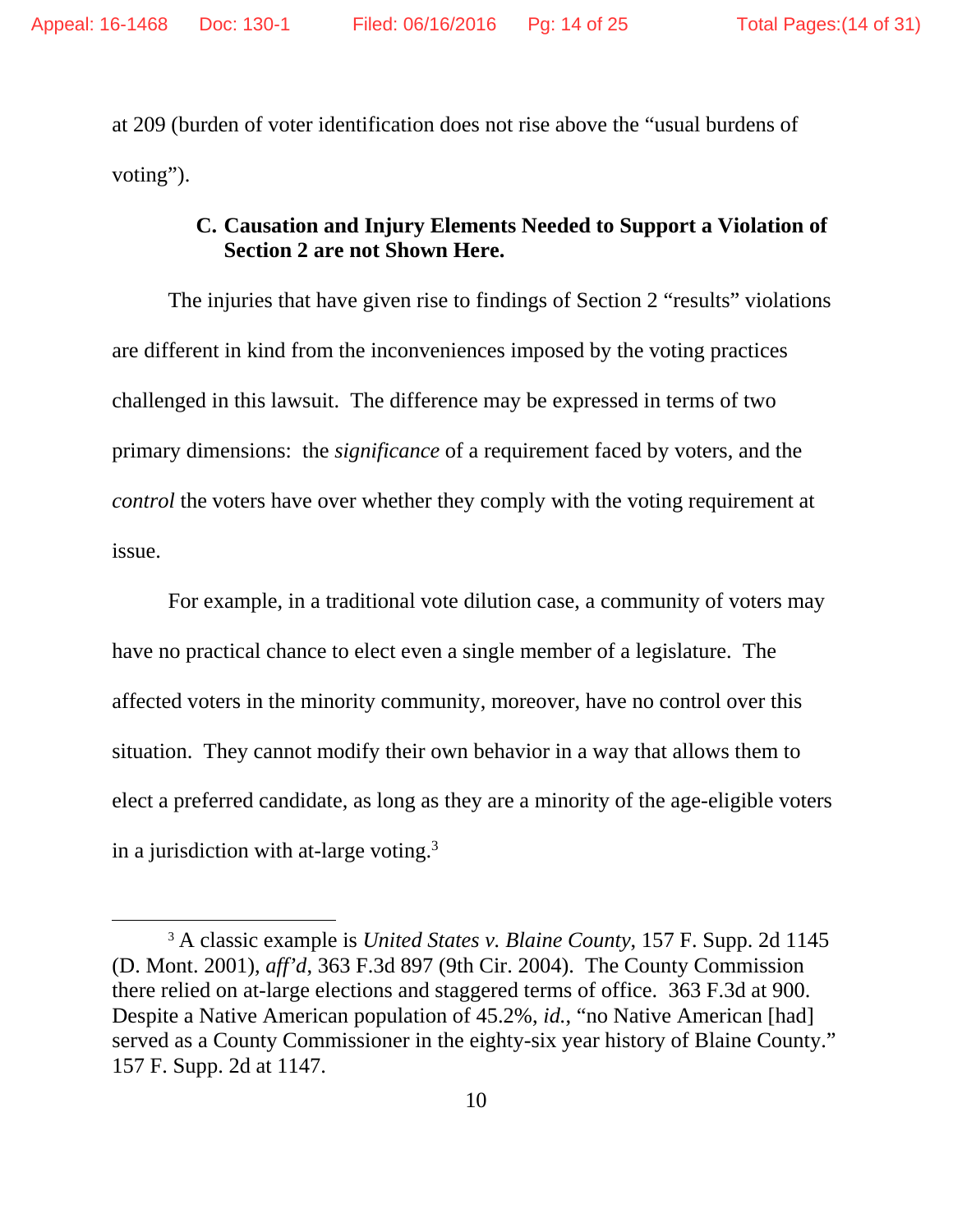By contrast, the changes made by SL 2013-381 apply equally throughout the state to every voter and, therefore, the demands are simply not burdensome. Under the challenged law, North Carolina voters must (1) register 25 days before an election; (2) forgo same-day registration (which most states do not even have and which North Carolina only instituted in 2007); (3) "early vote" during the adjusted ten-day period; and (4) vote in their own precinct. The voters in North Carolina are in complete control of these outcomes. They can adjust to the new law by changing their own voting behaviors. As the turnout from the primary and general elections held after the enactment of SL 2013-381 demonstrate emphatically, that is exactly what North Carolina's voters, including African American voters, did.

 It is beyond serious dispute that the changes in the voting laws in North Carolina do not interact with current conditions and historical discrimination to result in an inequality of opportunity for African Americans to exercise their right to vote in violation of Section 2. Despite the elimination of same-day registration and out-of-precinct voting, and despite the reduction of the days available for early voting, registration and voting – including registration and voting by minority voters – in the primary and general election increased in 2014 as compared to 2010. The District Court found that "African Americans did not need the eliminated mechanisms" and that they are "adaptable" to the many remaining easy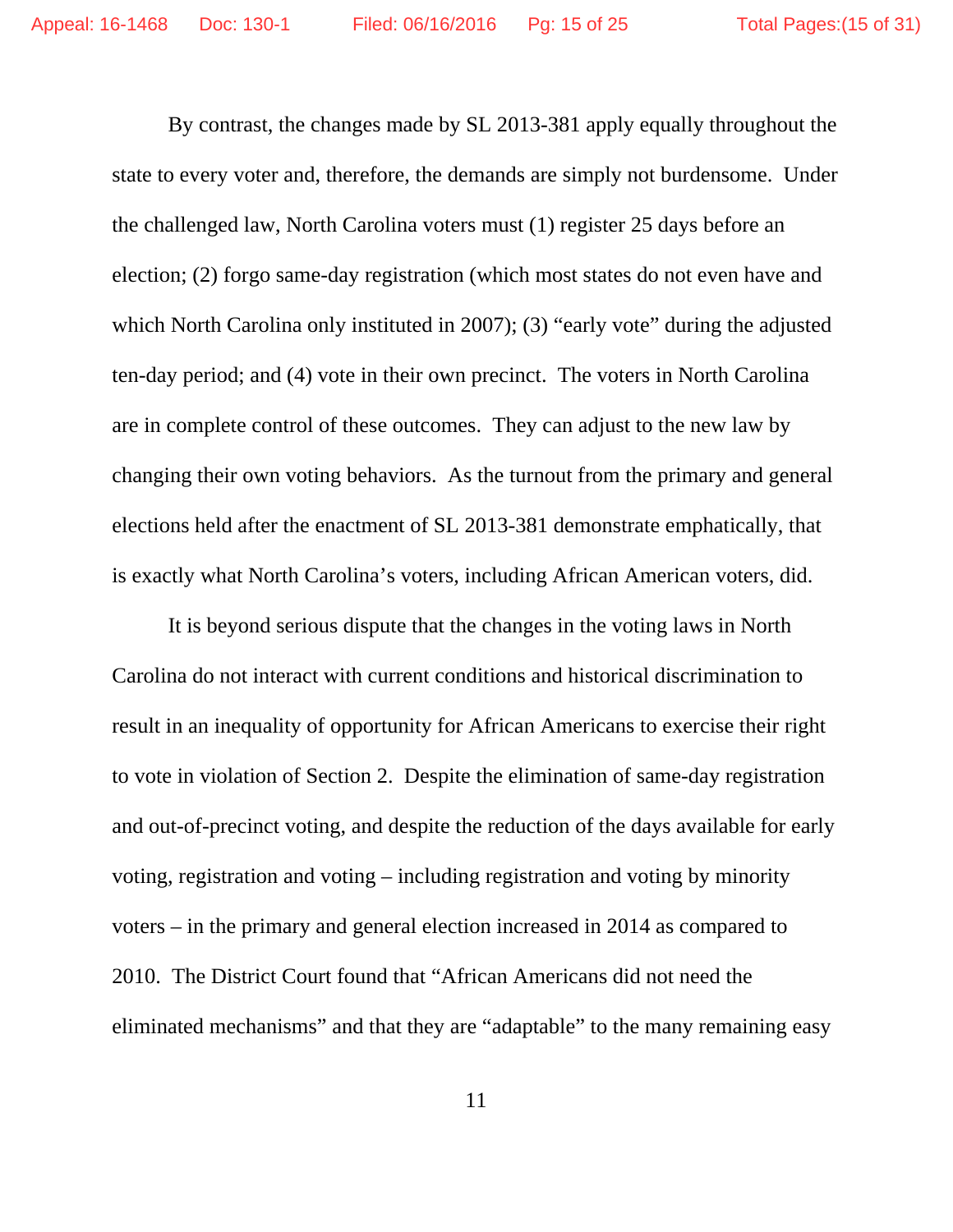ways for North Carolinians to register and vote. (Op. 349, 374, and 376,). There is no showing that African Americans lack an opportunity to register and vote otherwise. That some minority voters may prefer to use same-day registration, early voting, and out-of-precinct voting over other available methods does not mean that without each of these options minority voters lack equal opportunity.

### **II. Appellants' Theory of Liability Improperly Imports Section 5 Standards into a Section 2 Analysis.**

 Section 5 of the VRA, which was rendered unenforceable by the Supreme Court ruling in *Shelby County v. Holder*, 133 S. Ct. 2612 (2013), had a retrogression standard. Violation of Section 5 could be found by showing the status of a minority had retrogressed or grown worse when compared to the status quo before the changes under challenge were made. *See Beer*, 425 U.S. at 130; *Reno v. Bossier Parish Sch. Bd.*, 528 U.S. 320 (2000). However, claiming that there is a statistical impact upon minority voters greater than the impact under the previous voting practices does not mean there is a Section 2 violation. Unlike Section 5, Section 2 does not contain a retrogression standard. *See Holder v. Hall*, 512 U.S. 874, 883-84 (1994) ("retrogression is not the inquiry in Section 2 dilution cases … unlike in Section 5 cases … a benchmark does not exist by definition in Section 2 dilution cases.").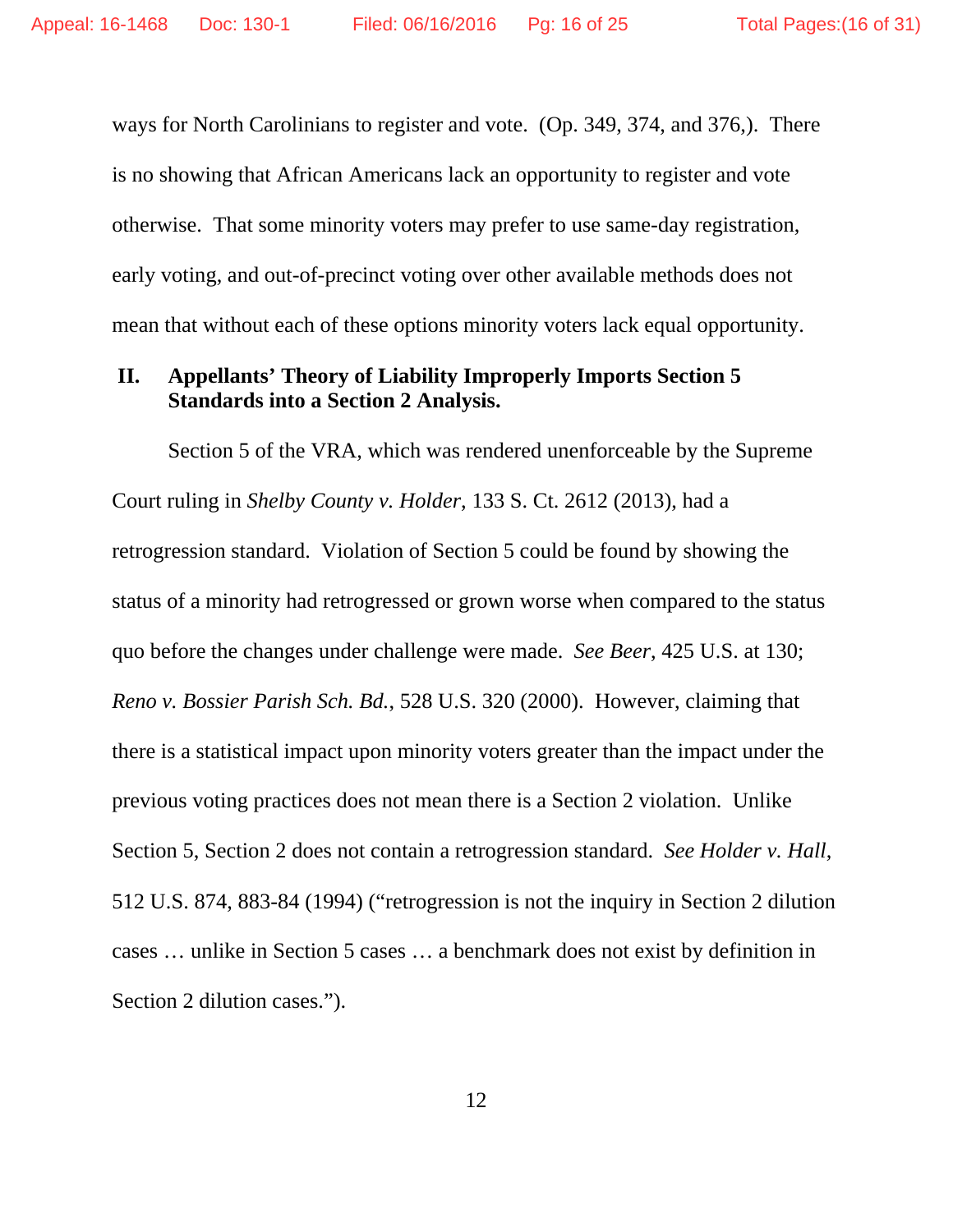Quite simply, the inquiry under Section 2 is *not* whether elimination of practices or changes will worsen the position of minorities compared to preexisting voting standard, practice, or procedure. The Appellants, however, essentially argue that a Section 2 violation is established *by* the racially disparate preference of minority voters for modes of voting changed by SL 2013-381. Perhaps because they know that they cannot make the requisite showing, the Appellants make no effort to demonstrate, as would comport with Section 2's core requirement, that members of a protected class "have less opportunity than other [voters] to participate in the political process and to elect representatives of their choice." 52 U.S.C. § 10301.

 Failing to acknowledge this requirement, the Appellants contend that, once any racial disparity is shown to affect voters' preferences regarding (e.g., same-day registration), a Section 2 violation has been established. But the Appellants' focus is too narrow. Showing that there is such a disparity, even one shaped by an interaction with history, is not the same as making the mandated showing that minority voters cannot participate equally in the political process and elect candidates of their choice.

 Disregarding the increase in black turnout and registration in November 2014, which was higher than white turnout and registration under the challenged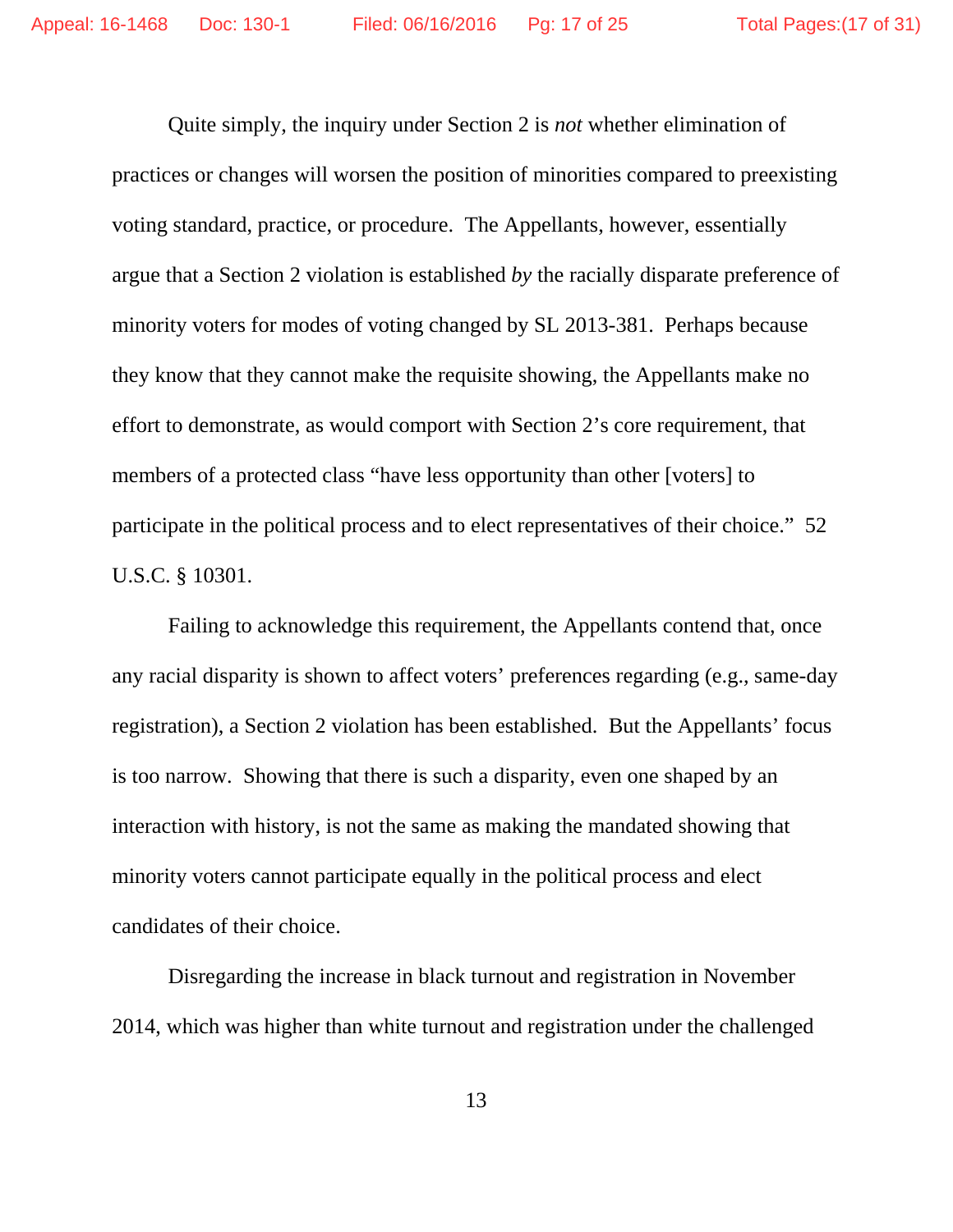provisions of SL 2013-381, Appellants contend that Section 2 is still violated because more black voters than white voters prefer same-day registration, early voting, and out-of-precinct voting. They insist the best evidence for determining whether SL 2013-381 has racially disparate effects is not the actual turnout data regarding minority voters, but the fact that African Americans disproportionately relied on the eliminated practices for multiple election cycles. Appellants argue, in other words, that the disparate use of same-day registration, early voting, and outof-precinct voting is determinative of their claim and that actual registration and turnout data are not.

 This is simply backwards. The only reason to assess racially disparate use of "modes" of voting is to determine whether factors that vary by race will, at some point, depress a metric of political participation like turnout or registration. Actual results are more significant than predictions. Elections since the enactment of SL 2013-381 have provided real life proof that the challenged provisions of SL 2013-381 do not cause any discernible disadvantage to minority voters. Rather, both black and white voters adapt to the new rules and continue to turn out to vote at rates higher than under the former voting rules changed by SL 2013-381.

 Under Appellants' theory, Section 2 would stretch beyond proscribing electoral practices that significantly burden or disadvantage voters on the basis of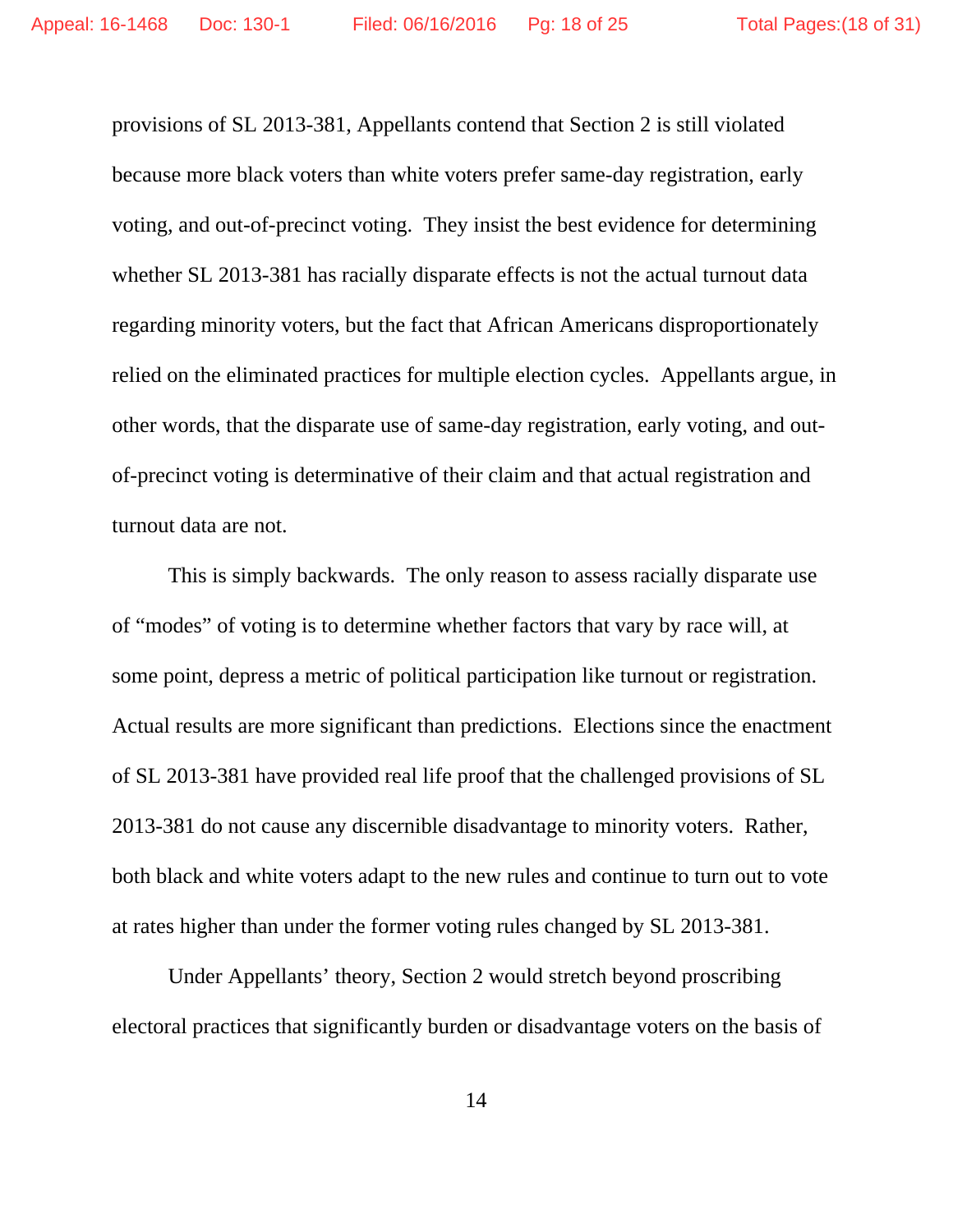their race. Rather, any electoral practice that a racial group of voters prefers and that has any differential impact on different races will be subject to a Section 2 challenge. Ultimately, Appellants' theory would authorize courts to use Section 2 "results" claims as a vehicle to advance, if not to maximize, the political fortunes of particular minority groups. As one foreseeable consequence, state and local governments might conclude that it is unwise to make *any* changes to their existing electoral laws for fear that any subsequent change would lead to Section 2 litigation.

 Another effect of Appellants' approach to Section 2 "results" claims is to elevate the electoral preferences of minority voters to unassailable rights. As the District Court properly noted:

Plaintiffs themselves acknowledge that the removed mechanisms were "conveniences" and "fail-safes" to the ordinary rules for voting. By definition, therefore, any repeal or modification results in a marginal reduction or modification in options for those who preferred them.

(Op. 469). Appellants' theory holds that as long as minority voters take advantage of procedures like same-day registration, early voting, or out-of-precinct voting at rates higher than white voters, those procedures cannot be repealed or amended without violating Section 2. Again, this improperly reads a retrogression standard into Section 2 of the VRA.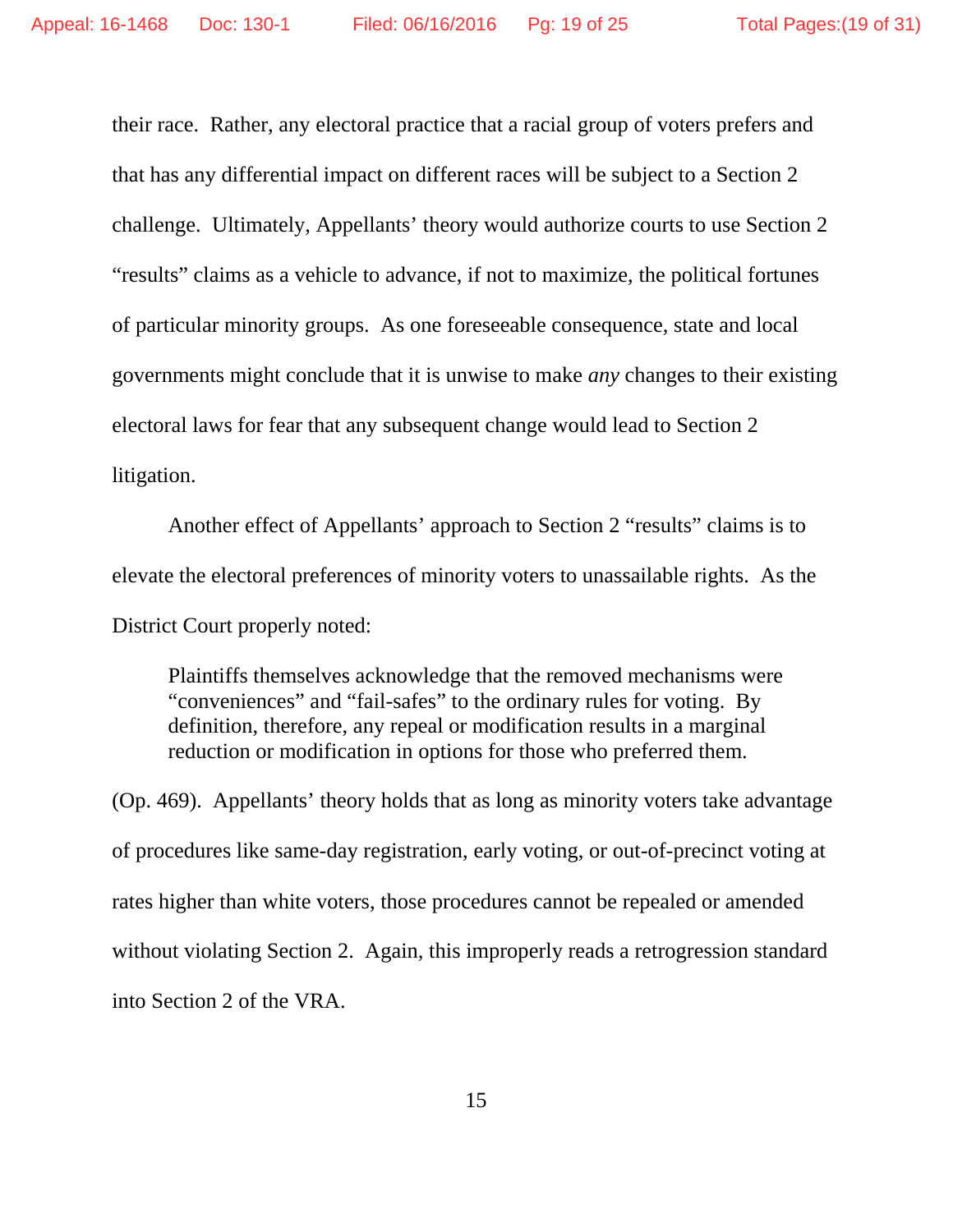If it prevailed, Appellants' theory of Section 2 liability would effectively reinstitute something highly similar to the statutory standard under Section 5 that existed prior to *Shelby*, 133 S. Ct. 2612. Appellants' approach to this litigation appears to favor such an outcome because they argue that, while the *absence* of same-day registration, extended early voting, and out-of-precinct voting would not violate Section 2, the *repeal* of these provisions does. However, it is inappropriate to use Section 2 as a surrogate for Section 5, as the statutes have very different purposes. *See Bartlett v. Strickland*, 556 U.S. 1, 24-25 (2009); *Georgia v. Ashcroft*, 539 U.S. 461, 478 (2003); *Lowery v. Deal*, 850 F. Supp. 2d 1326, 1334 (N.D. Ga. 2012).

 As a practical matter, if Appellants' Section 2 claims are upheld, the ruling could have the effect of altogether freezing state and local electoral laws in place. Any repeal of existing laws could lead to a challenge like the one before this Court. As noted earlier, States would also be discouraged from experimenting with new electoral laws because they would know that such laws may become impossible to repeal. They would logically conclude that the best course of action is simply to stop changing voting laws altogether. Judicial acceptance of Appellants' position would deter experimentation and change at the state and local level in an area of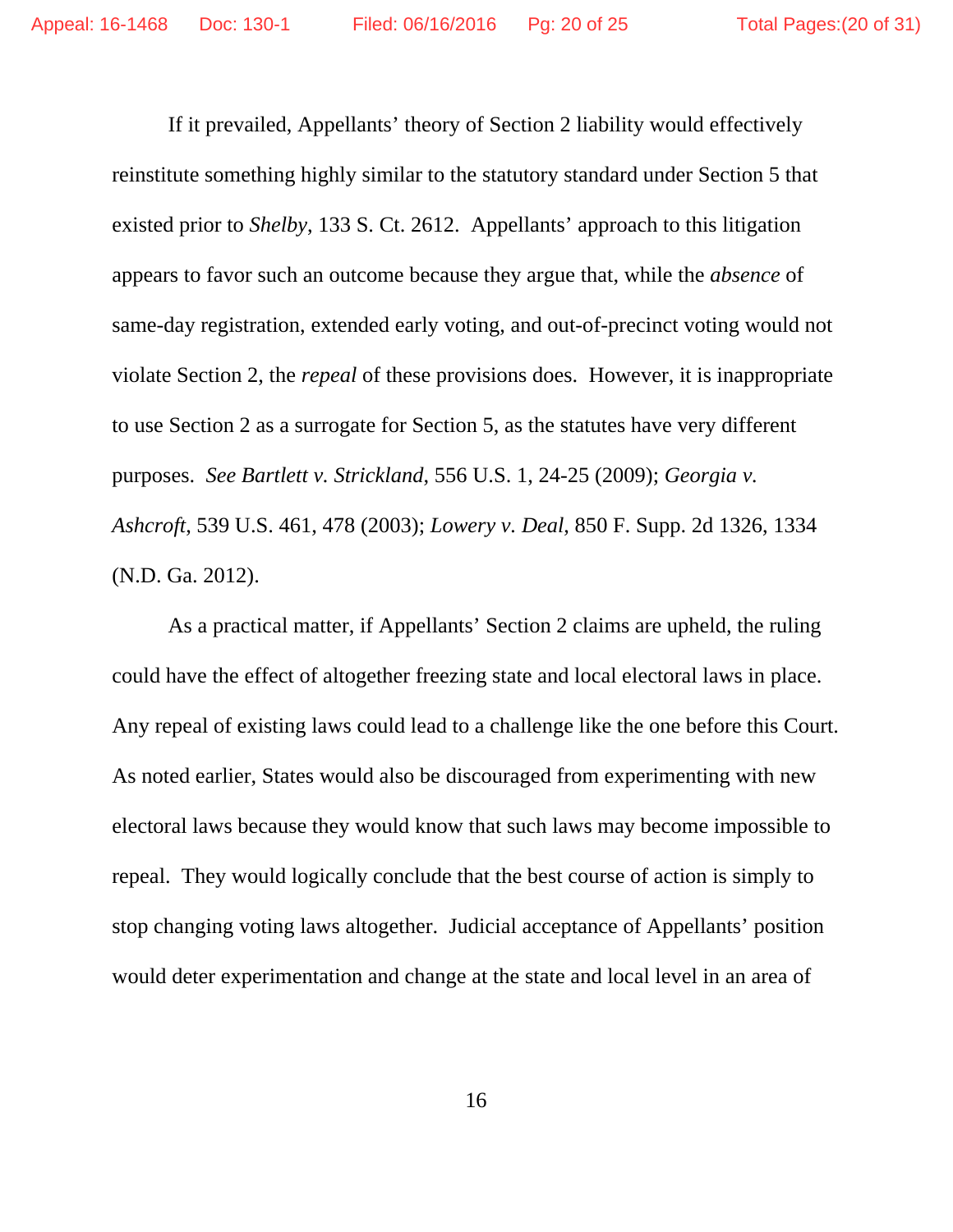the law where experimentation must be encouraged. Such an unwarranted end is not required by Section 2 and should be avoided.

## **III. The District Court Appropriately Applied the Causation Requirement under Section 2.**

 The District Court appropriately undertook a case-specific analysis to determine whether changes to North Carolina's voting laws deny minorities a fair and reasonable opportunity to vote. Such analysis requires consideration of any competent evidence that the changes make it needlessly difficult to comply with registration and other voting requirements. The District Court found no evidence showing real disenfranchisement of minority voters.

 The District Court demonstrated at length in its opinion that the provisions of SL 2013-381, considered in the larger context of North Carolina's electoral system, do not impose burdens on voters that warrant Section 2 relief. Discussing same-day registration, the District Court noted that the Appellants' own experts confirmed that black registration in North Carolina exceeds that of white. (Op. 158, 470). In addition, the Appellants failed to show that black voters currently lack an equal opportunity to easily register to vote, given the alternative possibility of registering by mail, the extensive voter registration services offered by numerous State agencies, the lenient laws concerning voter registration drives, and the option of updating certain registrations within the 25-day cut-off. (Op. 165).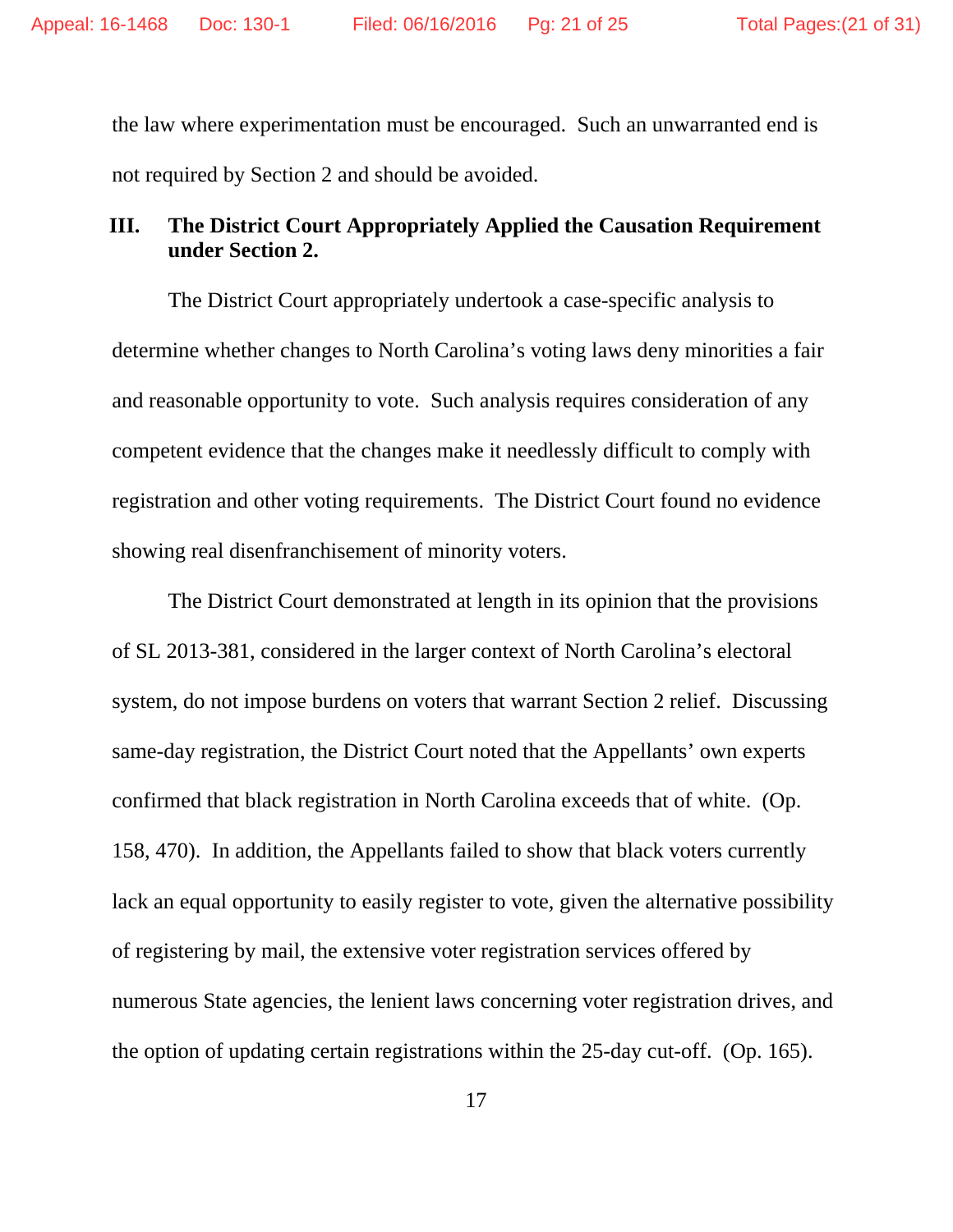Because of all of this evidence, the lack of same-day registration was not an actionable burden. As the District Court correctly determined, "minorities enjoy equal and constitutionally-compliant opportunity to participate in the electoral process." (Op. 471).

 The District Court's broad approach, which considers all available facts within the context of a "totality of circumstances" analysis, is the proper one for a Section 2 claim. It contrasts sharply with the unduly restrictive and thus incorrect approach advanced by Appellants.

 At the District Court, the Appellants relied on a theory of Section 2 liability that is contrary to the governing law. The basic premise of the Appellants' case is that a greater proportion of black voters use same-day registration, early voting, and out-of-precinct voting. But *Gingles* did not hold that *any* inequality will support a Section 2 claim. Rather, the *Gingles* Court's language makes clear that the inequality must implicate Section 2's core requirement that members of a protected class "have less opportunity than other [voters] to participate in the political process and to elect representatives of their choice." 52 U.S.C. § 10301.

 The District Court properly held that the slight inconveniences imposed by SL 2013-381 (such as voting within a ten-day rather than a seventeen-day period) do not give rise to a Section 2 "results" claim. Otherwise, there would be no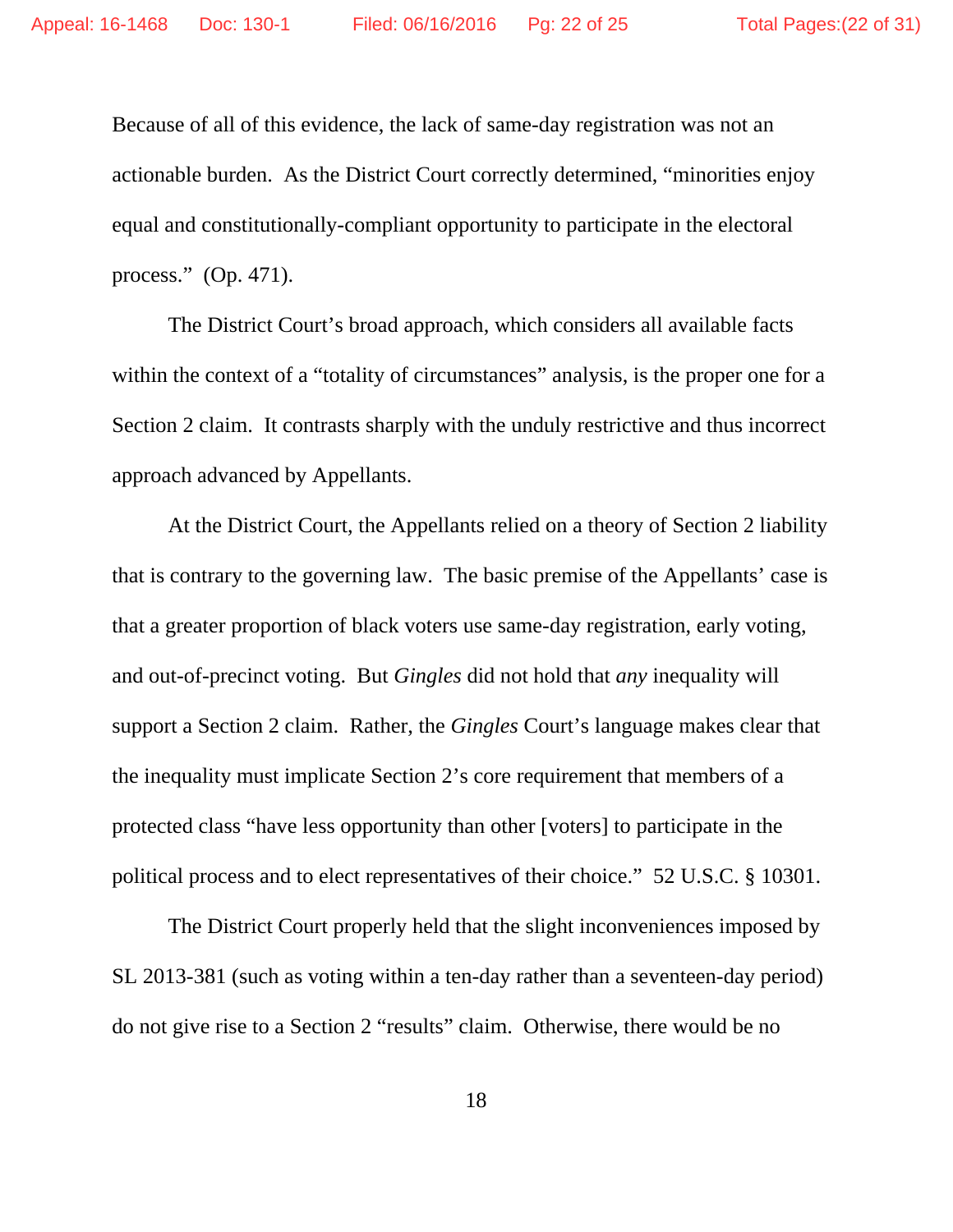practical or principled limit to the reach of the statute. Again, Section 2 requires an additional showing that any disparate impact is *causally connected* to the denial of an *equal opportunity to participate* in elections and to elect representatives of choice.

 In its well-reasoned opinion, the District Court carefully examined the pertinent questions regarding trade-offs, alternatives, and mitigating factors – as is necessary under a totality of circumstances analysis – in its determination that the changes to North Carolina's voting laws imposed by SL 2013-381 do not cause racial minorities to be deprived of the opportunity to participate equally in the political process. There is, accordingly, no sound basis for disturbing the District Court's opinion.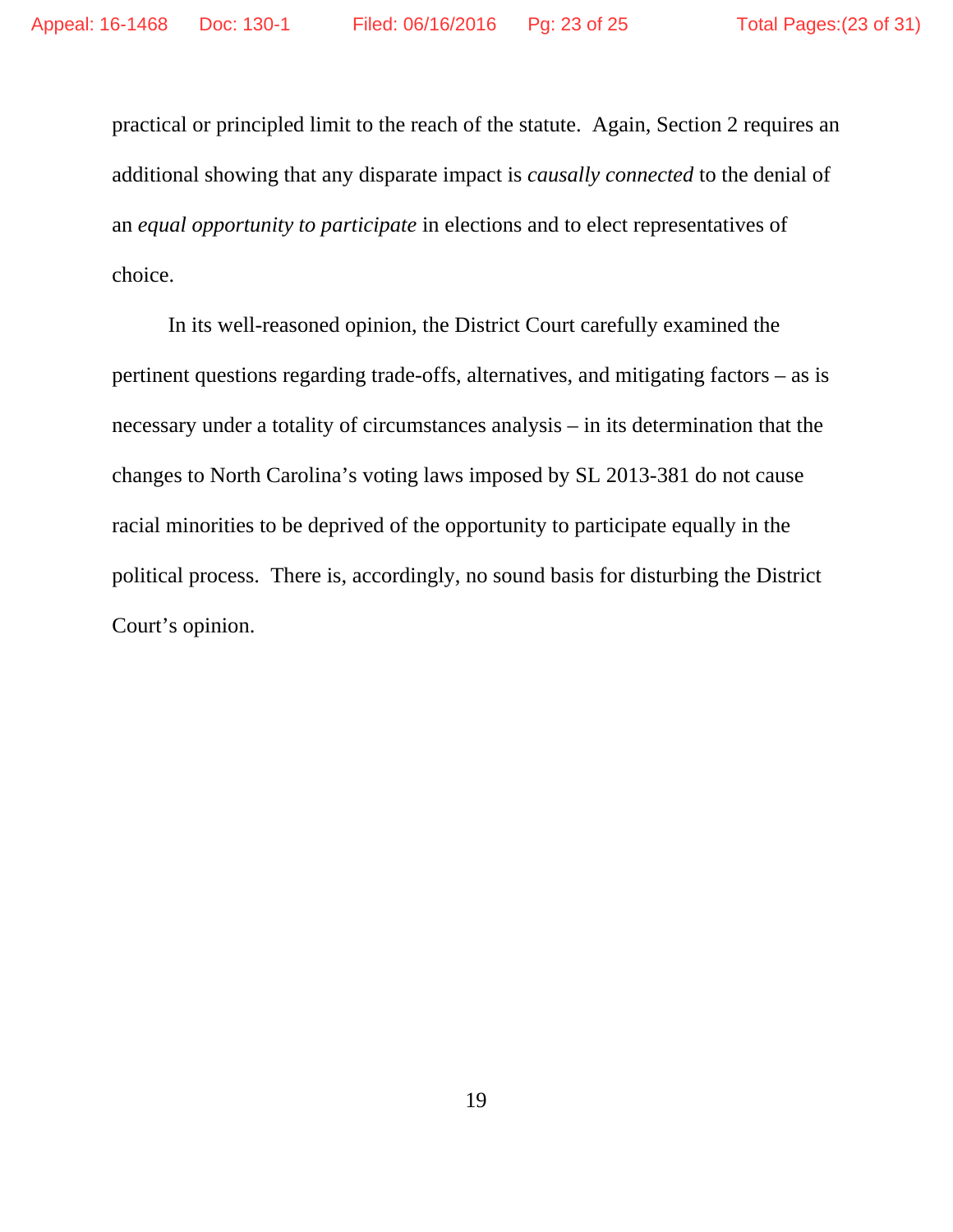# **CONCLUSION**

For the foregoing reasons, *amici* respectfully urge the Court to affirm the

District Court's Judgment entered in favor of Defendants-Appellees.

Dated: June 16, 2016 Respectfully submitted,

| s/Bradley J. Schlozman            | Chris Fedeli                        |
|-----------------------------------|-------------------------------------|
| Bradley J. Schlozman              | Lauren M. Burke                     |
| <b>HINKLE LAW FIRM LLC</b>        | <b>JUDICIAL WATCH, INC.</b>         |
| 301 North Main Street, Suite 2000 | 425 Third Street SW, Suite 800      |
| Wichita, KS 67202-4820            | Washington, DC 20024                |
| $(316)$ 660-6296                  | $(202)$ 646-5172                    |
|                                   |                                     |
|                                   | H. Christopher Coates               |
|                                   | <b>LAW OFFICE OF H. CHRISTOPHER</b> |
|                                   | <b>COATES</b>                       |
|                                   | 934 Compass Point                   |
|                                   | Charleston, South Carolina 29412    |
|                                   | $(843)$ 609-7080                    |
|                                   |                                     |
|                                   |                                     |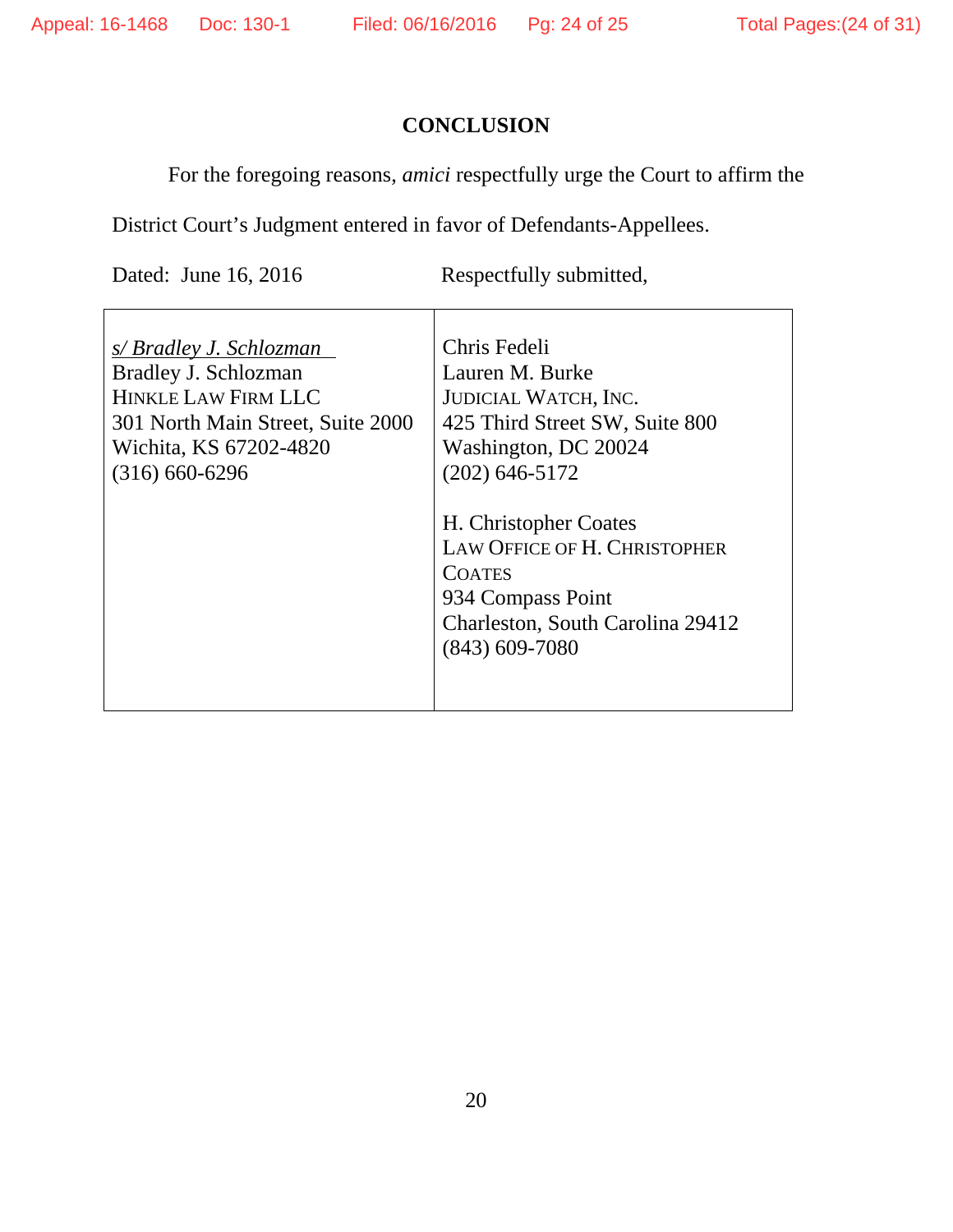## **CERTIFICATE OF SERVICE AND ELECTRONIC FILING**

I hereby certify, pursuant to Fed. R. App. P. 25(d)(2), that I electronically filed the foregoing with the Clerk of the United States Court of Appeals for the Fourth Circuit using the appellate CM/ECF system. I certify that the parties in the case are registered CM/ECF users and that service will be accomplished by the appellate CM/ECF service.

Dated: June 16, 2016 *s/ Bradley J. Schlozman*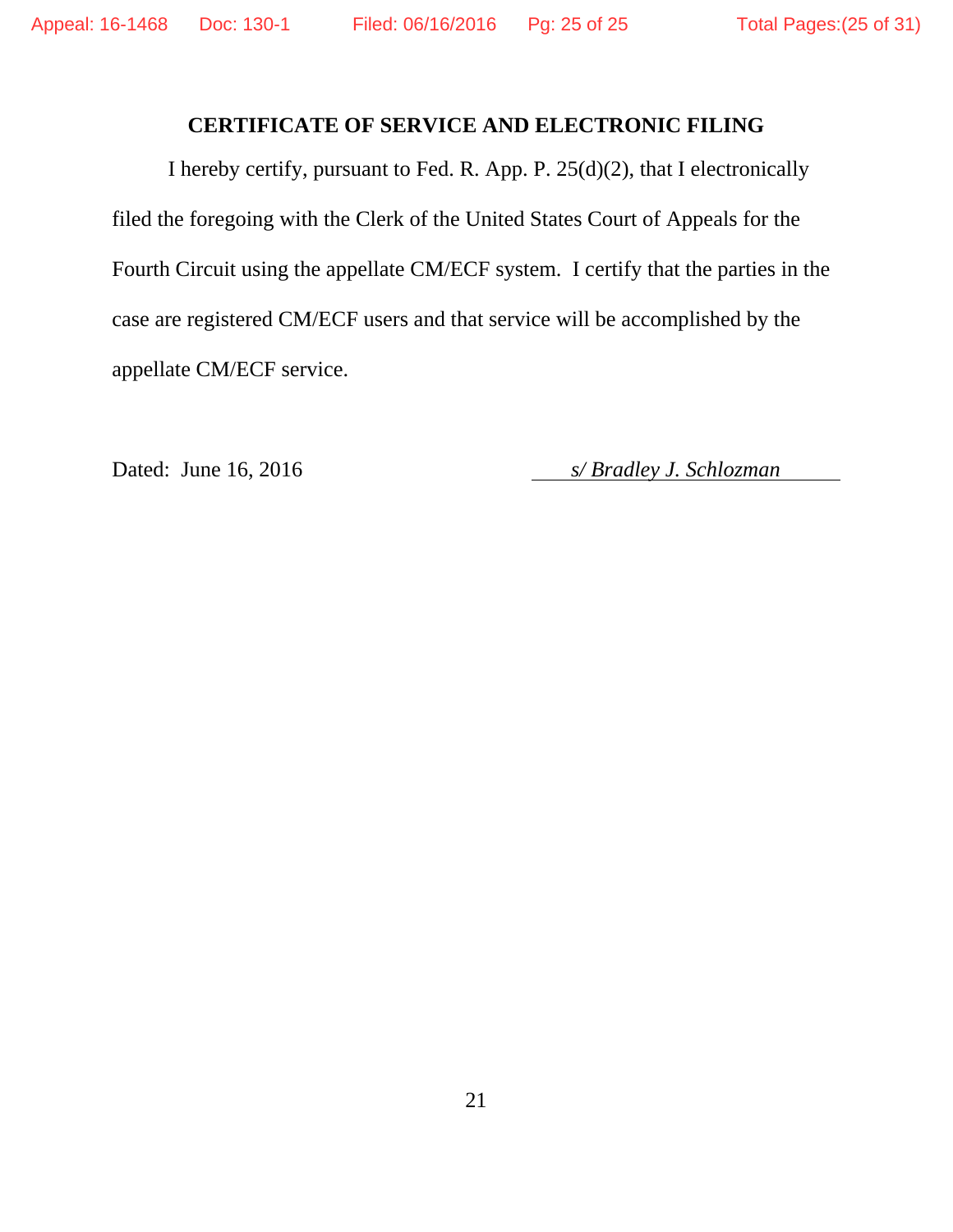as

### UNITED STATES COURT OF APPEALS FOR THE FOURTH CIRCUIT **APPEARANCE OF COUNSEL FORM**

**BAR ADMISSION & ECF REGISTRATION:** If you have not been admitted to practice before the Fourth Circuit. you must complete and return an Application for Admission before filing this form. If you were admitted to practice under a different name than you are now using, you must include your former name when completing this form so that we can locate you on the attorney roll. Electronic filing by counsel is required in all Fourth Circuit cases. If you have not registered as a Fourth Circuit ECF Filer, please complete the required steps at Register for eFiling.

#### THE CLERK WILL ENTER MY APPEARANCE IN APPEAL NO. 16-1468

√Retained Court-appointed(CJA) Court-assigned(non-CJA) Federal Defender Pro Bono Government

COUNSEL FOR: Judicial Watch, Inc. and Allied Educational Foundation

|                                                                                                                         | as the<br>(party name)                   |
|-------------------------------------------------------------------------------------------------------------------------|------------------------------------------|
|                                                                                                                         |                                          |
| $\vert$ appellant(s) $\vert$ appellee(s) $\vert$ petitioner(s) $\vert$ respondent(s) $\vert \sqrt{\vert}$ amicus curiae | $\frac{1}{2}$ intervenor(s)<br>movant(s) |
| (signature)                                                                                                             |                                          |
| Bradley J. Schlozman                                                                                                    | (316) 660-6296                           |
| Name (printed or typed)                                                                                                 | Voice Phone                              |
| Hinkle Law Firm LLC<br>Firm Name (if applicable)                                                                        | (316) 660-6596<br>Fax Number             |
| 301 North Main St., Suite 2000                                                                                          |                                          |
| Wichita, KS 67202-4820                                                                                                  | bschlozman@hinklaw.com                   |
| Address                                                                                                                 | E-mail address (print or type)           |
|                                                                                                                         |                                          |

#### **CERTIFICATE OF SERVICE**

I certify that on June 16, 2016 the foregoing document was served on all parties or their counsel of record through the CM/ECF system if they are registered users or, if they are not, by serving a true and correct copy at the addresses listed below:

| Signature |
|-----------|

June 16, 2016 Date

01/19/2016 SCC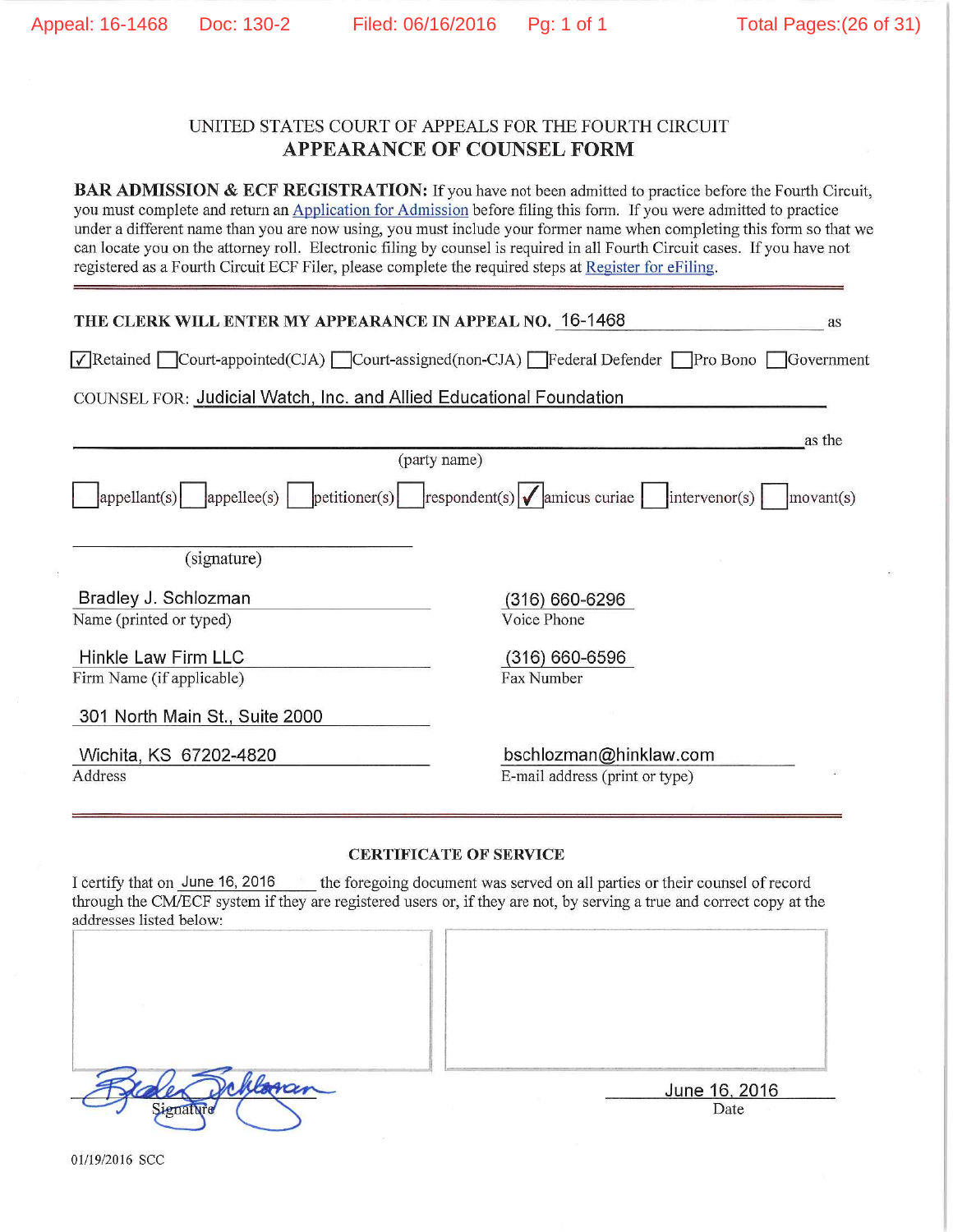### UNITED STATES COURT OF APPEALS FOR THE FOURTH CIRCUIT DISCLOSURE OF CORPORATE AFFILIATIONS AND OTHER INTERESTS

Disclosures must be filed on behalf of all parties to a civil, agency, bankruptcy or mandamus case, except that a disclosure statement is not required from the United States, from an indigent party, or from a state or local government in a pro se case. In mandamus cases arising from a civil or bankruptcy action, all parties to the action in the district court are considered parties to the mandamus case.

Corporate defendants in a criminal or post-conviction case and corporate amici curiae are required to file disclosure statements.

If counsel is not a registered ECF filer and does not intend to file documents other than the required disclosure statement, counsel may file the disclosure statement in paper rather than electronic form. Counsel has a continuing duty to update this information.

No. 16-1468 Caption: NC State Conference of Branches of NAACP et al. v. McCrory et al.

Pursuant to FRAP 26.1 and Local Rule 26.1.

Judicial Watch, Inc.

(name of party/amicus)

who is amicus, makes the following disclosure: (appellant/appellee/petitioner/respondent/amicus/intervenor)

- $1.$ Is party/amicus a publicly held corporation or other publicly held entity?  $\Box$  YES  $\Box$  NO
- $2.$ Does party/amicus have any parent corporations?  $\exists$  YES  $\nabla$  NO If yes, identify all parent corporations, including all generations of parent corporations:
- $3.$ Is 10% or more of the stock of a party/amicus owned by a publicly held corporation or other publicly held entity?  $T$ YES $\nabla$ NO If yes, identify all such owners: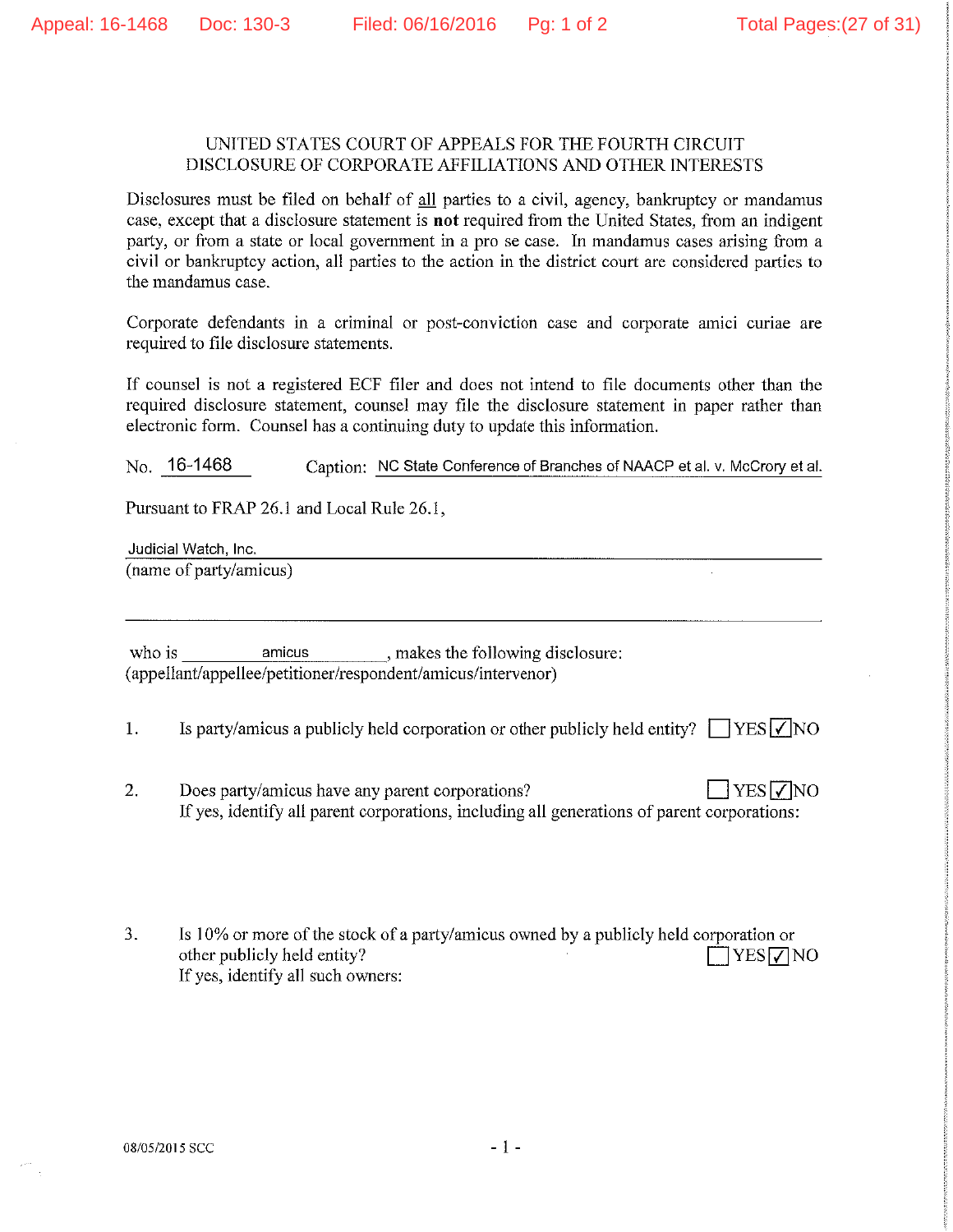- Is there any other publicly held corporation or other publicly held entity that has a direct  $4.$ financial interest in the outcome of the litigation (Local Rule  $26.1(b)$ )?  $\Box$ YES  $\lor$  NO If yes, identify entity and nature of interest:
- 5. Is party a trade association? (amici curiae do not complete this question)  $\Box$  YES  $\Box$  NO If yes, identify any publicly held member whose stock or equity value could be affected substantially by the outcome of the proceeding or whose claims the trade association is pursuing in a representative capacity, or state that there is no such member:
- $\Box$ YES V NO Does this case arise out of a bankruptcy proceeding? 6. If yes, identify any trustee and the members of any creditors' committee:

Signature: Counsel for: Judicial Watch, Inc.

June 16, 2016 Date:

### **CERTIFICATE OF SERVICE**

\*\*\*\*\*\*\*\*\*\*\*\*\*\*\*\*\*\*\*\*\*\*\*\*\*\*

I certify that on June 16, 2016 the foregoing document was served on all parties or their counsel of record through the CM/ECF system if they are registered users or, if they are not, by serving a true and correct copy at the addresses listed below:

June 16, 2016 (date)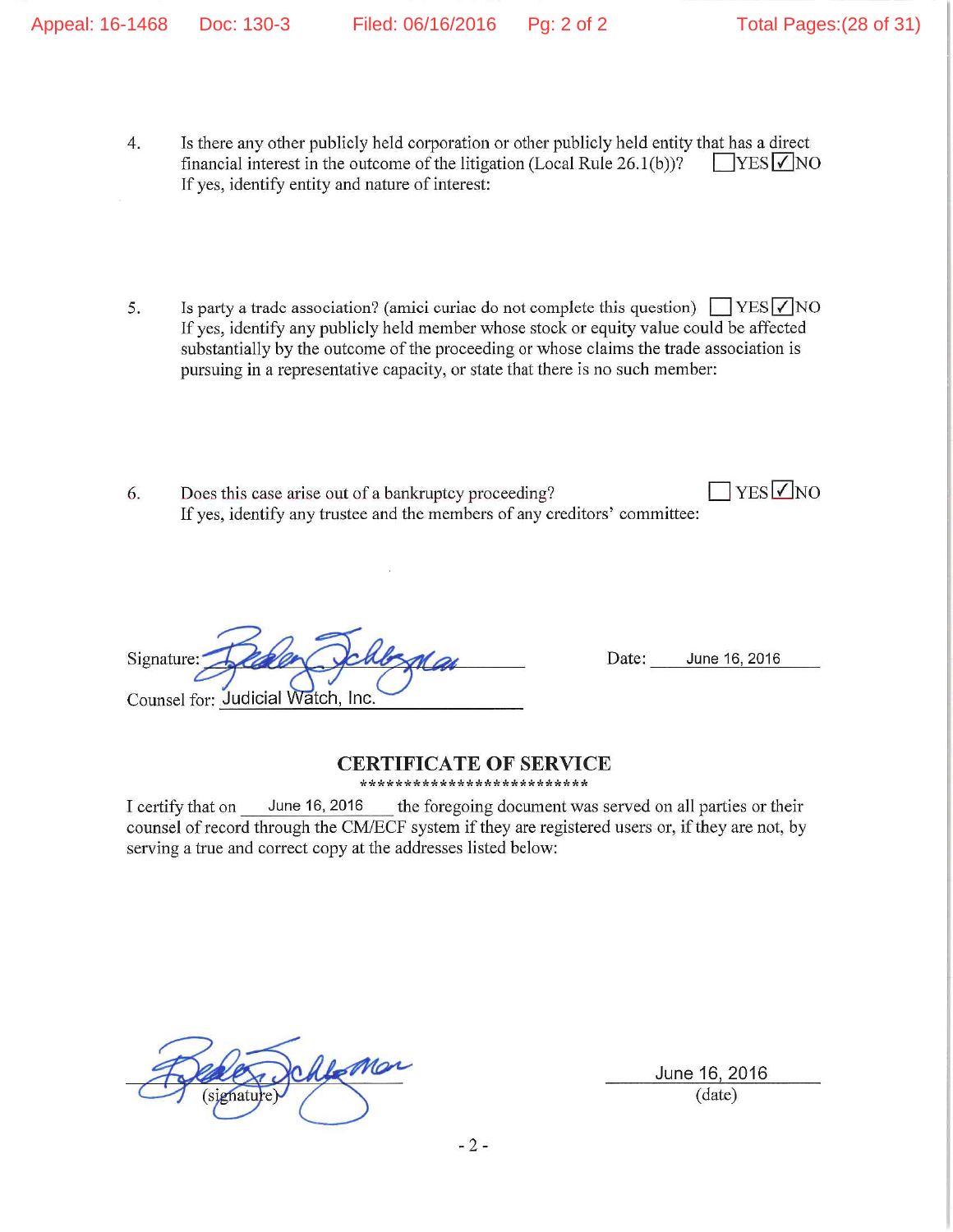### UNITED STATES COURT OF APPEALS FOR THE FOURTH CIRCUIT DISCLOSURE OF CORPORATE AFFILIATIONS AND OTHER INTERESTS

Disclosures must be filed on behalf of all parties to a civil, agency, bankruptcy or mandamus case, except that a disclosure statement is not required from the United States, from an indigent party, or from a state or local government in a pro se case. In mandamus cases arising from a civil or bankruptcy action, all parties to the action in the district court are considered parties to the mandamus case.

Corporate defendants in a criminal or post-conviction case and corporate amici curiae are required to file disclosure statements.

If counsel is not a registered ECF filer and does not intend to file documents other than the required disclosure statement, counsel may file the disclosure statement in paper rather than electronic form. Counsel has a continuing duty to update this information.

 $No.$  16-1468 Caption: NC State Conference of Branches of NAACP et al. v. McCrory et al.

Pursuant to FRAP 26.1 and Local Rule 26.1,

Allied Educational Foundation (name of party/amicus)

who is amicus, makes the following disclosure: (appellant/appellee/petitioner/respondent/amicus/intervenor)

- $1.$ Is party/amicus a publicly held corporation or other publicly held entity?  $\Box$  YES  $\Box$  NO
- $2.$  $\exists$  YES  $\neg$  NO Does party/amicus have any parent corporations? If yes, identify all parent corporations, including all generations of parent corporations:
- 3. Is 10% or more of the stock of a party/amicus owned by a publicly held corporation or other publicly held entity?  $7YES$   $\sqrt{7}NO$ If yes, identify all such owners: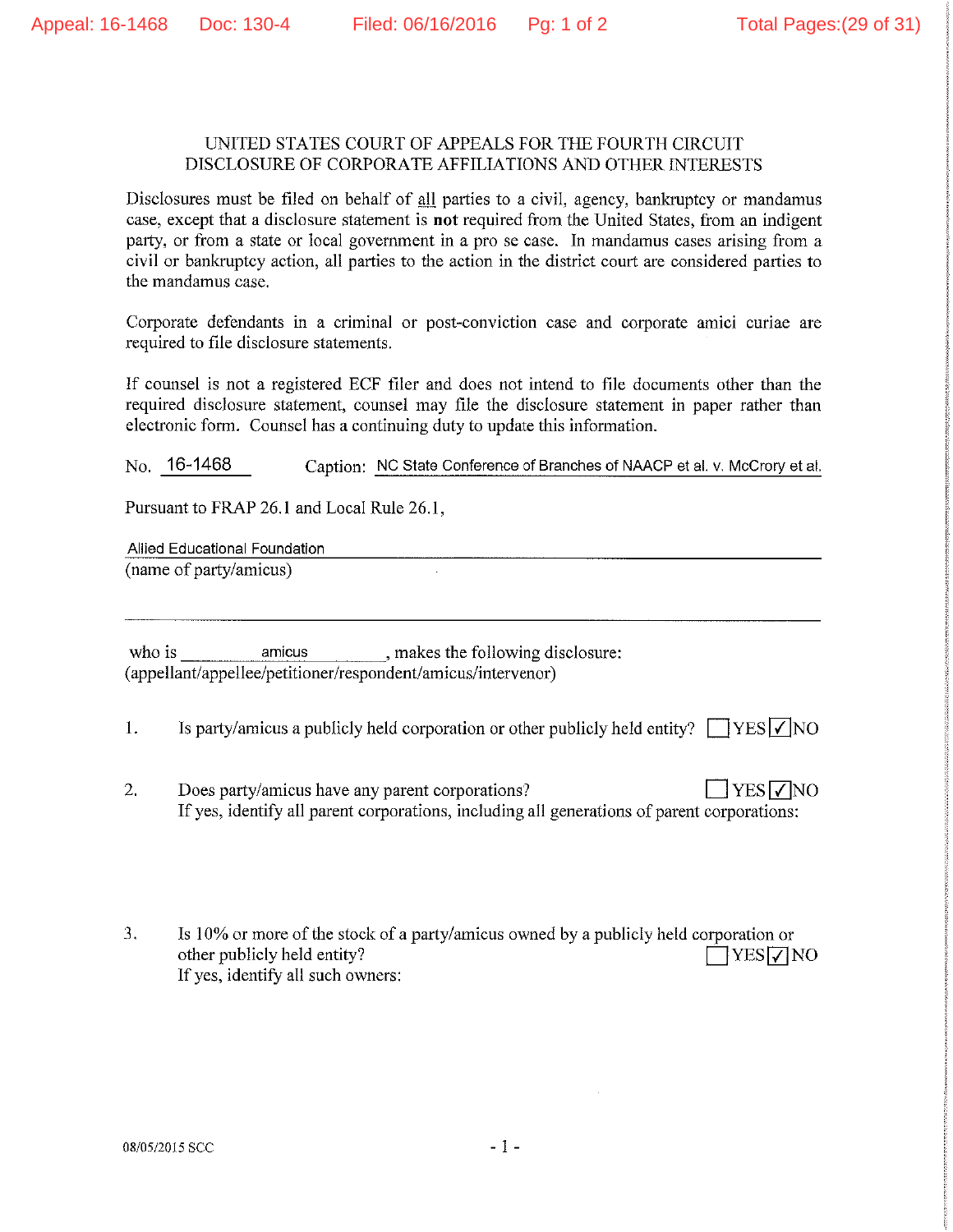- Is there any other publicly held corporation or other publicly held entity that has a direct  $4.$ financial interest in the outcome of the litigation (Local Rule  $26.1(b)$ )?  $T<sub>YES</sub>  $\sqrt{}$  NO$ If yes, identify entity and nature of interest:
- Is party a trade association? (amici curiae do not complete this question)  $\Box$  YES  $\Box$  NO 5. If yes, identify any publicly held member whose stock or equity value could be affected substantially by the outcome of the proceeding or whose claims the trade association is pursuing in a representative capacity, or state that there is no such member:
- $7$ YES $\nabla$ NO 6. Does this case arise out of a bankruptcy proceeding? If yes, identify any trustee and the members of any creditors' committee:

Signature: **Counsel for: Allied Educational Foundation** 

June 16, 2016 Date:

### **CERTIFICATE OF SERVICE**

\*\*\*\*\*\*\*\*\*\*\*\*\*\*\*\*\*\*\*\*\*\*\*\*\*\*

I certify that on June 16, 2016 the foregoing document was served on all parties or their counsel of record through the CM/ECF system if they are registered users or, if they are not, by serving a true and correct copy at the addresses listed below:

June 16, 2016  $(data)$